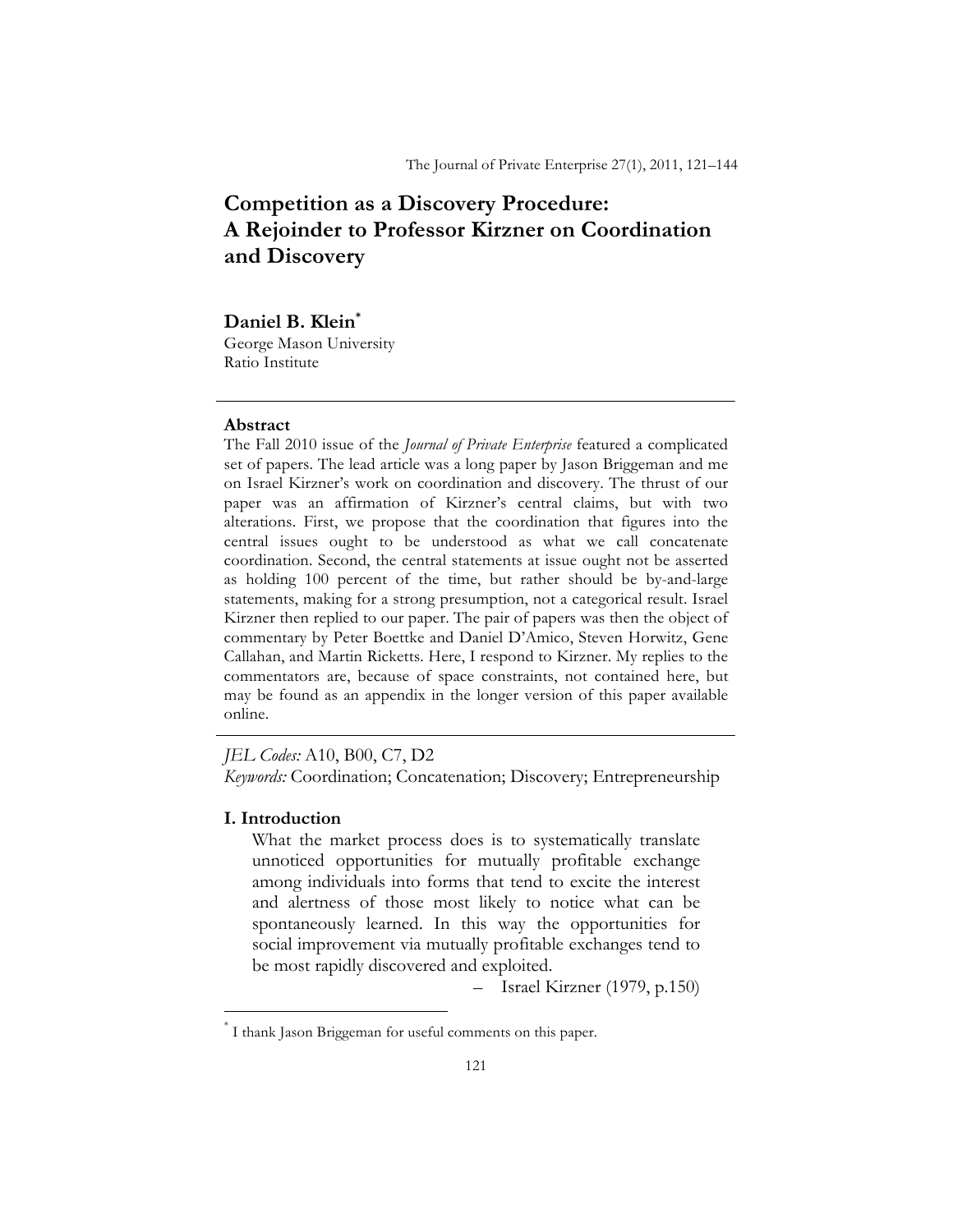#### 122 *D.B. Klein / The Journal of Private Enterprise 27(1), 2011, 121–144*

The Spring 2010 issue of *The Journal of Private Enterprise* featured a symposium organized around a critique that Jason Briggeman and I wrote of Professor Kirzner's work on coordination and discovery. Professor Kirzner provided a lengthy reply to the critique. The two papers were the object of commentary by Peter Boettke and Daniel D'Amico (2010), Steven Horwitz (2010), Gene Callahan (2010), and Martin Ricketts  $(2010)$ .<sup>1</sup> The present piece is written as a response to Professor Kirzner (the "Professor" will be omitted henceforth with no disrespect). I offer responses to the other commentators, in light of the main-body response to Kirzner, in an appendix to the online version of this paper.<sup>2</sup> Briggeman and I are grateful to all of those who have engaged our work, and to *The Journal of Private Enterprise* for hosting the exchange.

## **II. Intense Criticism of Deep Formulations Should Not Give Offense**

Klein and Briggeman (2010)—henceforth, K-B, treated as a singular noun—critically examines not just one or two features of Kirzner's ideas, but sets of features, and in a way that pulls back the lens and interprets the set in terms of decisions at deep levels of formulation spanning five of Kirzner's books (1973, 1979, 1985, 1992, 2000) as well as numerous additional writings. The K-B critique traces out many dimensions and manifestations, resulting in what Kirzner calls a "barrage of criticisms." Readers of Kirzner's reply will notice that he felt some affront. I hope that any hard feelings can be put aside.

Where Briggeman and I felt that Kirzner became abstruse, we used the word "abstruse." Where we felt that particular invocations of Hayek on coordination were spurious, we used "spurious." Where we felt that Kirzner shifted between meanings, or made inconsistent statements, we used "shifted" and "inconsistent."

A great, visionary thinker such as Kirzner, a maker of master formulations, will run into trade-offs and limitations. In surveying the terrains verged upon when working at a deep level, he must creatively

 $1$  The issue also featured a critique by Robert Murphy (2010) of prior works of mine on coordination. I hope to respond to Professor Murphy on a separate occasion.

<sup>&</sup>lt;sup>2</sup> The version of this paper containing two appendices, one treating of the dovetail joint metaphor and another replying to the commentators, is available at http://papers.ssrn.com/sol3/papers.cfm?abstract\_id=1875243.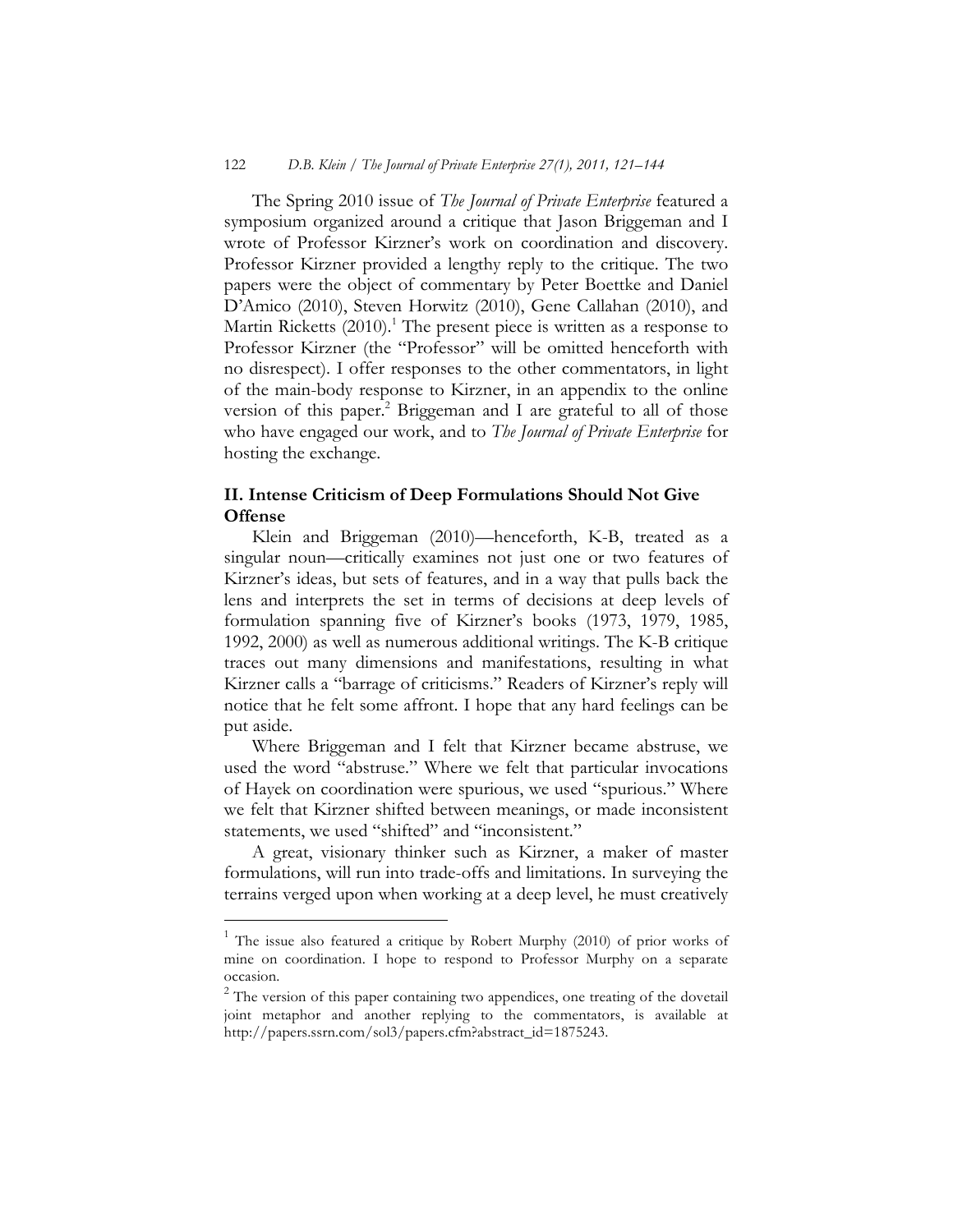formulate alternatives and assess those alternatives for their relative merits. All great thinkers run up against becoming abstruse and shifting about. For example, Adam Smith's moral theory, particularly the enshrouding of all moral judgment in sympathy, was extensively criticized by Scotsmen of his and the next generations as unduly abstruse (see the criticisms in Reeder, 1997). Smith's moral theory is abstruse, as is his price theory. On usury, Bentham (2008) and Dugald Stewart (1856, pp.167–86) criticized Smith's inconsistencies. The criticisms alert us to problems and help us to assess them. Just as it is not bad manners to innovate in the market place (Schumpeter 1934, pp.86–87), it is not bad manners to compete rivalrously over deep formulation.

Kirzner writes that "much of the K-B criticism turns out to be an exercise in semantics which does not affect the validity (in my opinion) of the conclusions reached" (p.70). It is as though Kirzner does not think it necessary to engage questions about the relative merits of two vying ways of discoursing (granting here the internal validity of each). Kirzner writes, "an expression of disagreement on semantics does not constitute a substantive criticism" (p.76). He writes—also in the conclusion (p.83)—as though semantic considerations are indifferent, even as though there is something untoward in raising objections about someone's semantic decisions.

Students of Adam Smith, Friedrich Hayek, Michael Polanyi, and Israel Kirzner understand that decisions emerge from higher, tacit dimensions of knowledge and motivation. To understand an individual's decision, we naturally try to enter into his situation, purposes, and character. That goes as well for decisions about statements, as put in a book. Again, "The words I have spoken and am yet to speak mean nothing: it is only *I* who mean something *by them*" (Polanyi, 1962, p.252). Accordingly, there is no disrespect in the incorporation of character and purpose when dwelling in a writer's statements. It is natural for readers to imagine what varied purposes, what past commitments, might have been involved in his decisions. K-B suggested that certain aspects of Kirzner's statements might have flowed in part from the influence of Ludwig von Mises. It is not an insult to consider how one great thinker may have influenced another.

In research I often delve into the human being behind the words, an approach pursued in hermeneutic interpretation, political psychology, surveys anonymous and non-anonymous, studies of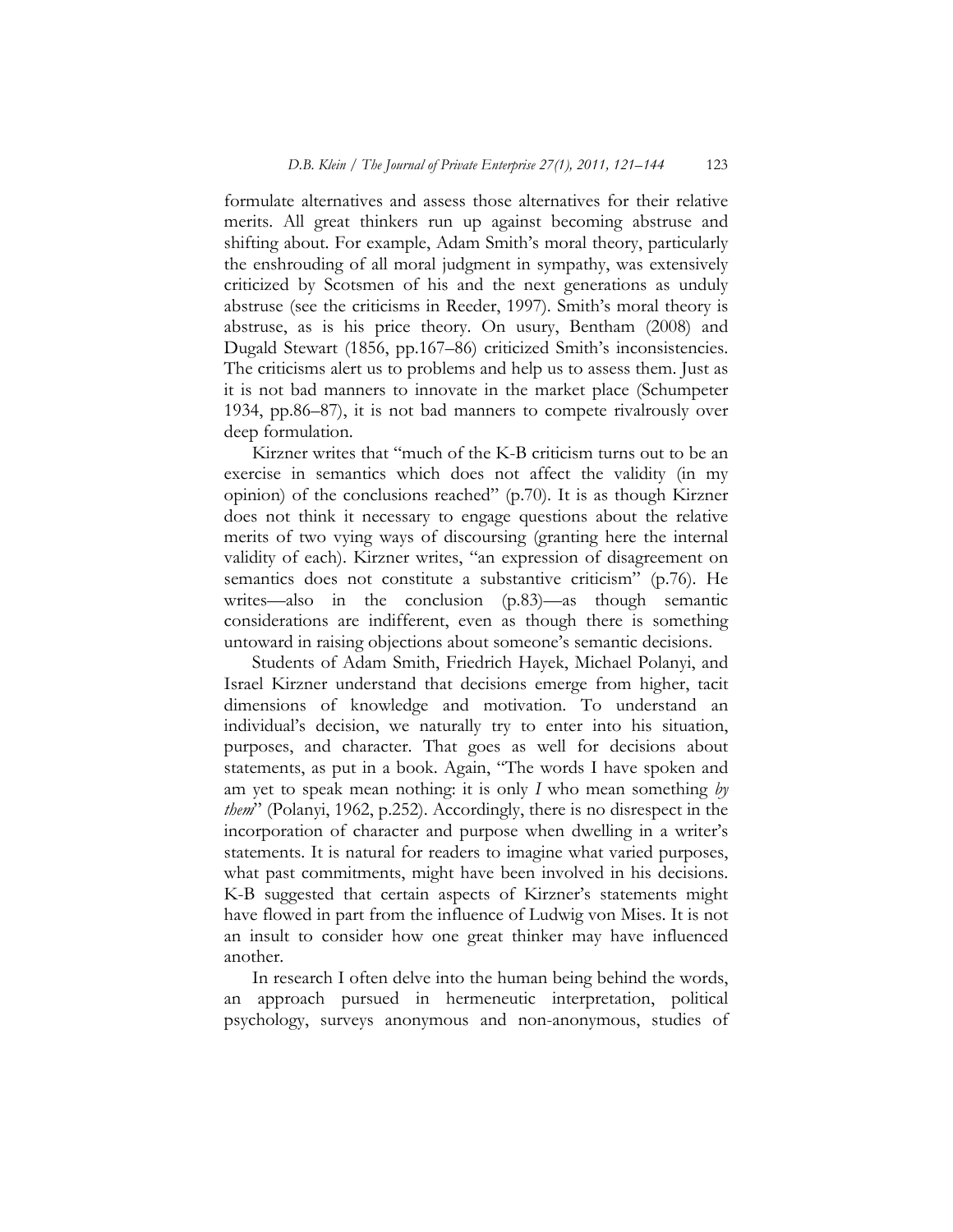faculty voter-registration and petition-signing, and studies of individuals, journals, and institutions. The approach also leads me to confess where my words come from. Many find it offensive. Others applaud it but object when it hits close to home. I stand by it philosophically and ethically.

I personally regret that Briggeman and I did not take greater pains to elaborate our high admiration of Kirzner. I think that Kirzner deserves a Nobel Prize, for insights like those at the head of this article, for inspiring so many to search beyond the conventional lampposts, and for leading for four decades the vital program at New York University (of which I was a direct beneficiary). My high admiration and embrace of his ideas have found expression in *The Review of Austrian Economics*, *The Journal of Economic Behavior and Organization*, *The Journal des Economistes et Etudes Humaines*, and *The Freeman,* as well as in a chapter of an edited book. Those tributes to Kirzner have flowed into a book, which treats Kirzner as a principal character, basically affirmed and embraced, but with some adjustments. I have included Kirzner's work in a symposium on knowledge and information and in an anthology on what economists contribute. Briggeman and I repeatedly affirmed Kirzner's central drift. But we should have done more to frame the criticism within broad admiration and agreement. My work has underscored, celebrated, and, I pretend, developed the Hayekian elements in Kirzner's work, and I see Mises as a volcano of thought, flowing into prime features of Hayek and Kirzner that I embrace. Such background is something that K-B took too much for granted—an error that I regret.

Competition is a discovery procedure that, in this case, has already yielded fruit. Kirzner's further remarks help to clarify the issues. Also, he makes at least one major concession, it seems to me. Meanwhile, some of his points lead me to reconsider aspects of my position. Kirzner's reply serves as a focal text with which to test and refine vying perspectives.

## **III. On the Permissibility of 100% Statements**

In his reply, Kirzner writes of "K-B's insistence on a discipline in which all pronouncements are 'loose, vague and indeterminate,' with no '100%' statements permitted" (p.56). In fact, K-B does not insist on no 100% statements. I would not insist on such a thing. In "What Do Economists Know?" Thomas Schelling (1995) discusses the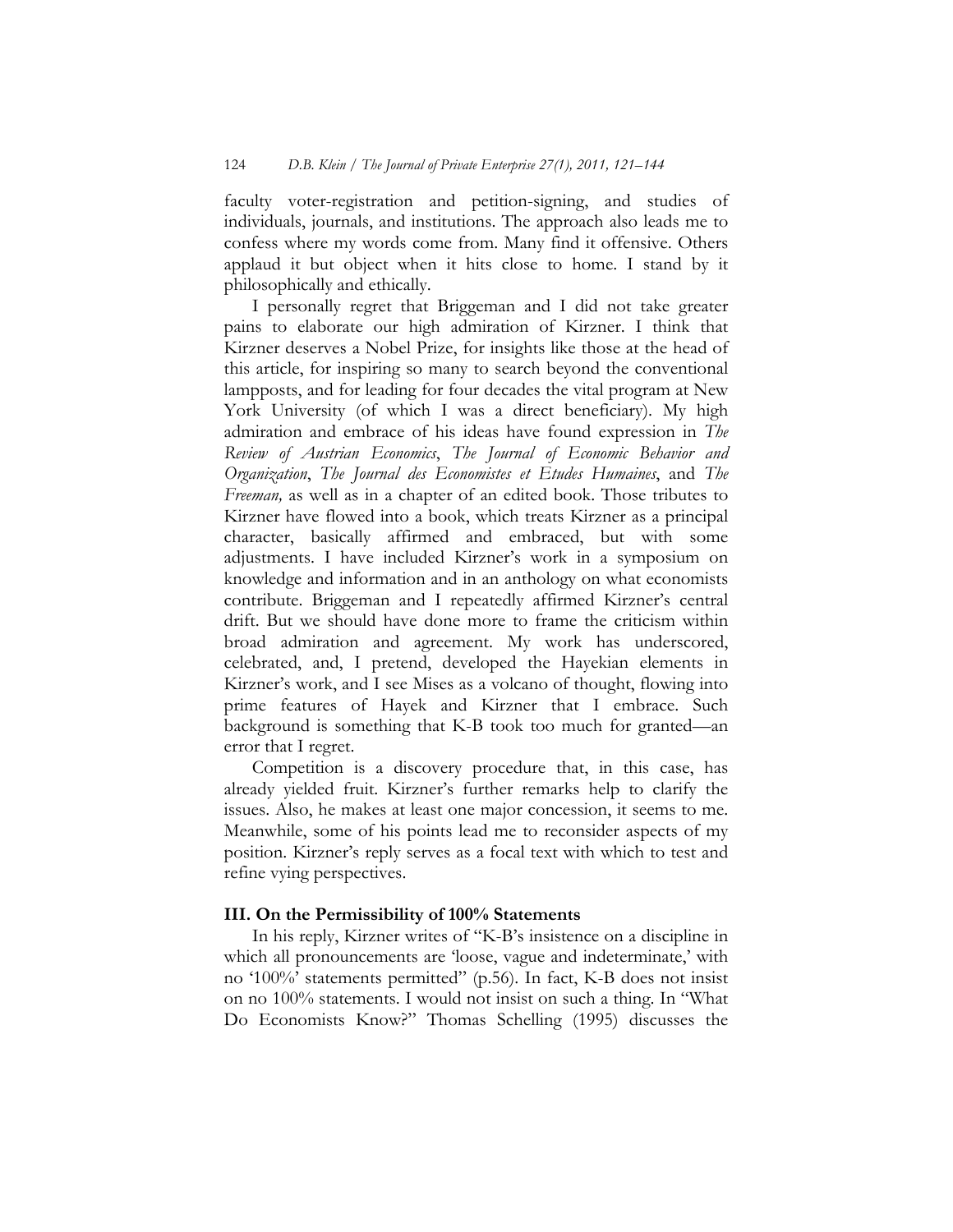importance of accounting identities in economics, and I presume that we may regard them to be 100% statements. Another example might be helpful.

In teaching I sometimes present students with what I call the Coase Identity: *When transaction costs are negligible (and parties are aware of the relevant opportunities), parties achieve an efficient outcome.* It is a statement that I would comfortably offer as being 100%. In treating it as 100%, however, I am consciously aware that the statement is rather like an identity. I am aware that "transaction costs" and "efficient" are mutually constitutive. On the parenthetical knowledge condition, transaction costs are in effect defined as whatever blocks an efficient outcome, and "efficient outcome" is in effect defined as what happens when transaction costs are negligible. The duality may well be a good way to organize talk and thinking. Perhaps the equation of exchange,  $MV = PQ$ , is a useful identity. So, my view is not that no 100% statements are permissible.

Misesian thinking, in my view, overplays 100%-type claims. It claims to deduce statements of a categorical (or 100%) nature from axioms (and it is quite secondary whether the warrant lies in the "a priori" or elsewhere). K-B suggests that some of Kirzner's claims follow the Misesian mode of making claims 100%. The chief such statements would be the following:

- 1. Entrepreneurial gain is always coordinative.
- 2. The only coordinative force is entrepreneurship (or, all coordinative tendencies are entrepreneurial; a point raised in K-B at p.33n.21).
- 3. Entrepreneurial gain always implies preceding error.

K-B tests the warrant for making the claims 100%. Are they like the 100% claim of the Coase Identity, wherein the 100% lies in the words being mutually constituted? That is, does Kirzner in effect define entrepreneurial gain so as to imply its coordinativeness? And vice versa? And likewise for entrepreneurship and preceding error? If so, the next question is: What does such construction imply? As K-B ask: "What would it mean for Kirzner for entrepreneurship to be discoordinative?" (p.35). Kirzner did not say. Nor does he clarify whether his 100% claims should be understood to be the result of an extensive choice that builds the 100% into the claims by deciding that the words will be stretched as needed—just as I would stretch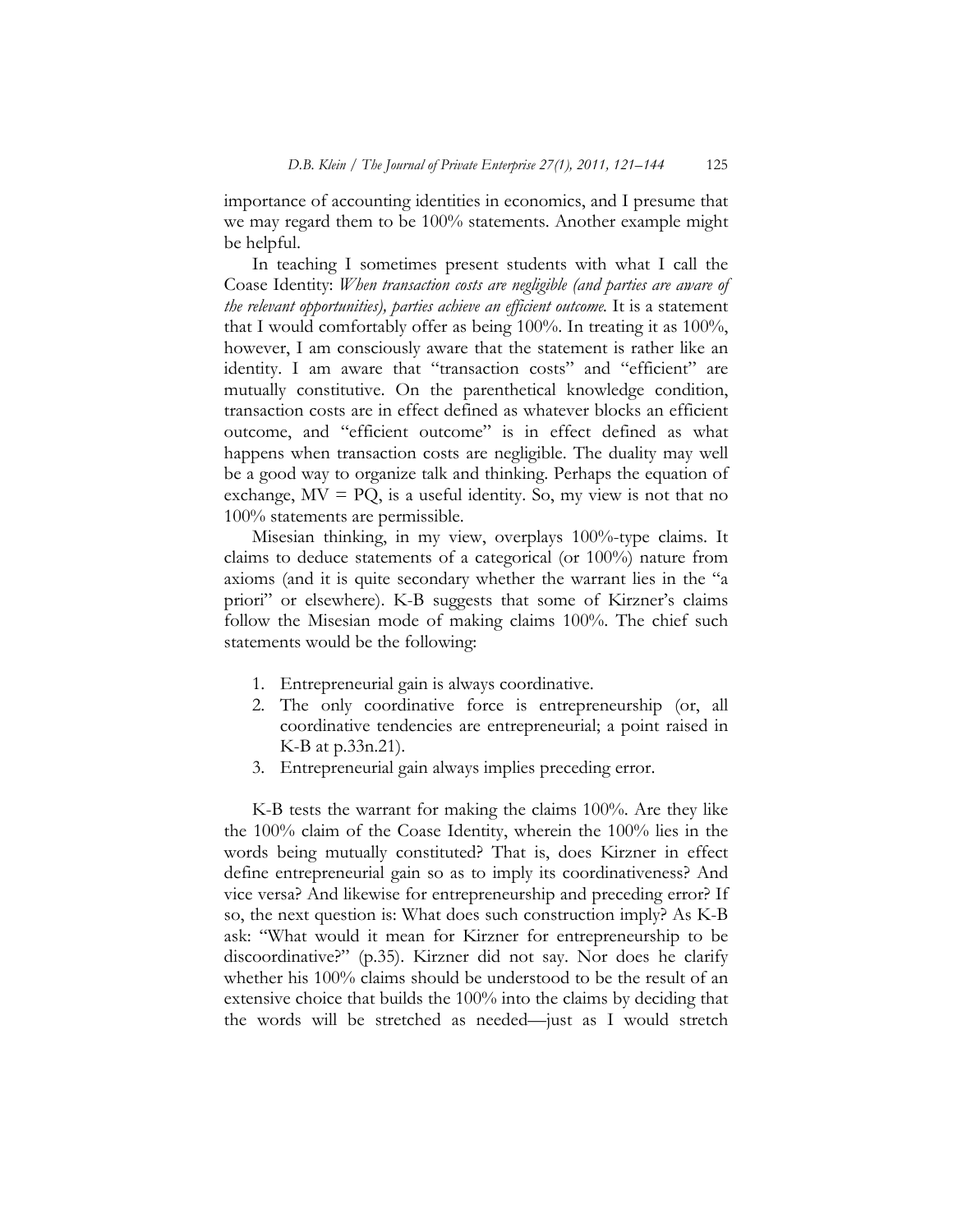"transaction cost" and "efficient" to preserve the Coase Identity. I say "stretch" without scandal—again, critical analysis at this level of formulation naturally recognizes the embarrassments of our formulations and realizes that we must manage as best we can. W.V.O. Quine (1961) writes approvingly of the scientist "warping his scientific heritage to fit his continuing sensory promptings" (p.46).

In fact, Kirzner (2010) scarcely reaffirms his 100% claims. At one point Kirzner does write: "and it is quite true that I do see the winning of pure entrepreneurial profit as a move toward coordination" (p.63). I suppose that we may take him to be saying that gainful entrepreneurial action is *necessarily* coordinative, but it is odd that he does not say "necessarily" or "always," and the "a move toward" makes us wonder whether the action might also give rise to other movements that figure into an assessment of coordinativeness.

### **IV. A Contending Outlook May Seem Bizarre**

Kirzner characterizes the outlook of K-B as bizarre (e.g., "bizarre" at pp.56 and 57). But K-B fits Kirzner's contributions to an outlook aptly associated with Hume, Smith, and, yes, Hayek.

My outlook might be said to be broadly Humean. Our culturally embedded impressions and imagination work with the tangibles of experience, and they give rise to an ongoing series of focal points and conventions, through which we muddle. Encounters and actions, including speech acts, are themselves new tangibles and serve as further focal points. Such muddling along by focal points is the nature of our thinking, as declared in discourse, about such things as human consciousness, personal identity, causation, consent and property, and political authority. The outlook presupposes that discourse takes place within a tangible situation framed by the focal points of our experiences and impressions, and it regards the muddling to be oriented toward our living purposes. We develop classificatory statements "to provide an orderly arrangement of the material which we have to use in our further task" (Hayek, 1943, p.66). $3$ 

The Scottish enlightenment exhibited a strong tradition of allowing principles to admit of exceptions. My impression is that, in

<sup>&</sup>lt;sup>3</sup> On the purposefulness of discourse, see in an electronic version of Hume's *Treatise* "service of mankind," "of some importance" and "importance of the truth" and in *Enquiry Concerning Human Understanding* "benefit to society," "what he proposes," and "beneficial to society."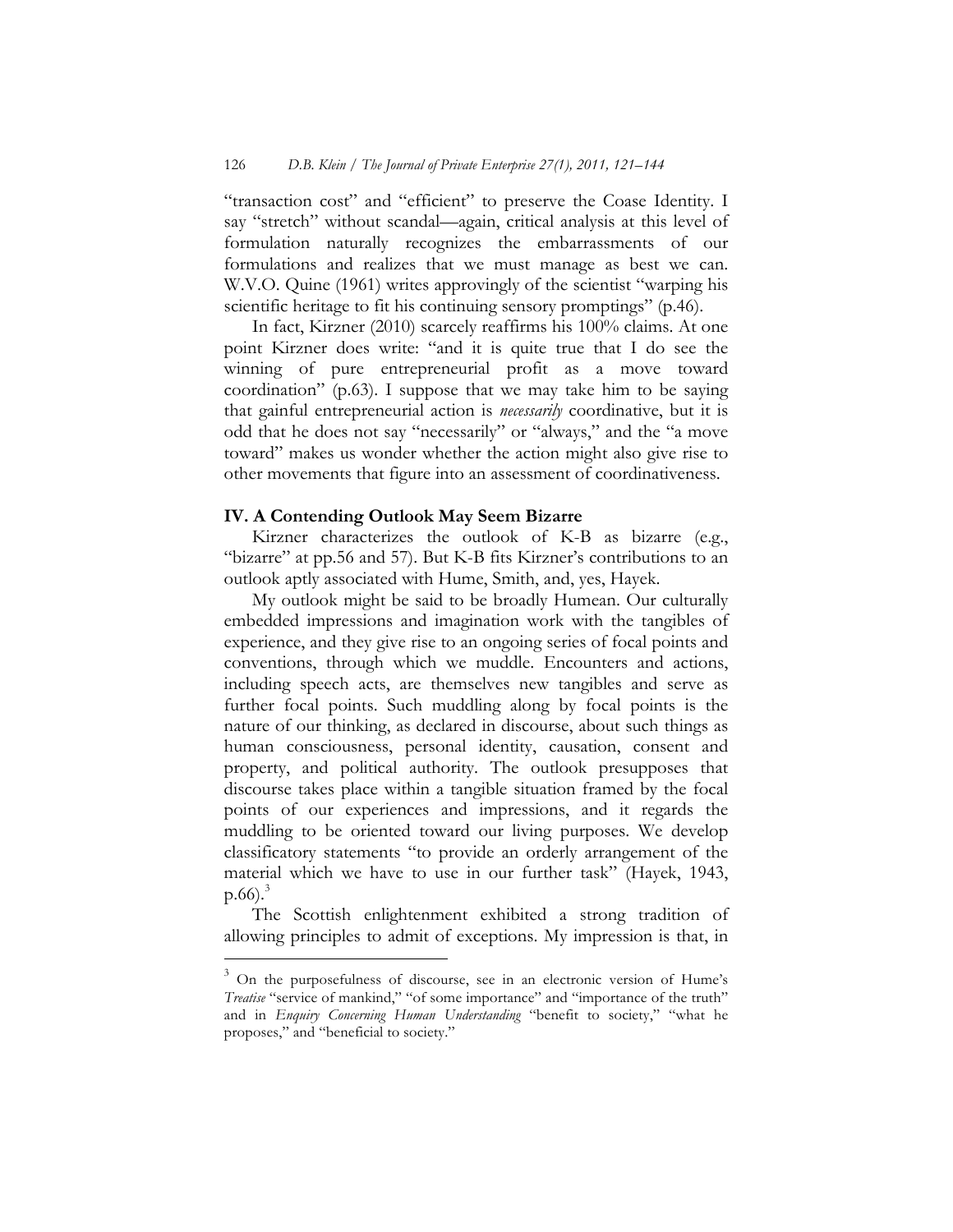their moral and social philosophy, Hume and Smith do not develop "pure theory," apart from real-world problems, and then "apply" it to their real concerns. I have not found in the Scots a bifurcation of "pure" and "applied" theory (cf. Macfie, 1955, pp.393, 399, 405, 407). Mises, on the hand, was Kantian, and Carl Menger, it is thought (Bostaph, 1994, pp.460–62), and Murray Rothbard, to be sure, were Aristotelian and essentialist. Kirzner, too, has affirmed essentialism (1992, pp.80–85). The latter outlooks sport categorical claims more than does a Humean outlook.

In his reply, Kirzner suggests that pure theory exists independently of its "being applied in making statements about the real world" (p.60). Kirzner even says: "It is certainly true, of course, that in applying economic theory to real-world situations, the 'necessary' truths of theory cannot be relied upon to generate what K-B call '100%' categorical statements" (p.61). Here Kirzner seems to relinquish 100% claims for statements about the real world. If, then, it is only for some delimited domain of situations that Kirzner makes 100% claims, Kirzner should admit that he has often led readers to think that his 100% claims spoke categorically of the economic life of the real world. Also, one would think that Kirzner would take greater pains to clarify the limits of the domain within which his claims hold 100%.

Statements made about the real world, Kirzner says, are "applied theory" (p.60). So perhaps the K-B critique can be seen as criticism of the "pure"/ "applied" distinction. The contending approach, which I favor, minds the real world throughout—"philosophical decisions are nothing but the reflections of common life, methodized and corrected" (Hume, 1748, p.170)—and, at least in the case of Hume and Smith,<sup>4</sup> the author is consciously aware that his real-world interests, his foci, stem from his purposes (a point which, indeed, dovetails with central insights of Kirzner).

Hayek, from the beginning, was significantly more inclined toward a Humean outlook than were Menger, Mises, and Rothbard, and than is Kirzner. Also, it is probably fair to say that Hayek, over time, as he read more widely, increasingly devoted himself to the rehabilitation of liberalism, and worked more in "the sensory order"

 <sup>4</sup> Haakonssen (1996) suggests an outlook developed by Hume, Smith, and Millar in some important respects different than those of other Scots, notably Reid and Stewart (cf. pp.5–7, 64, 180–81).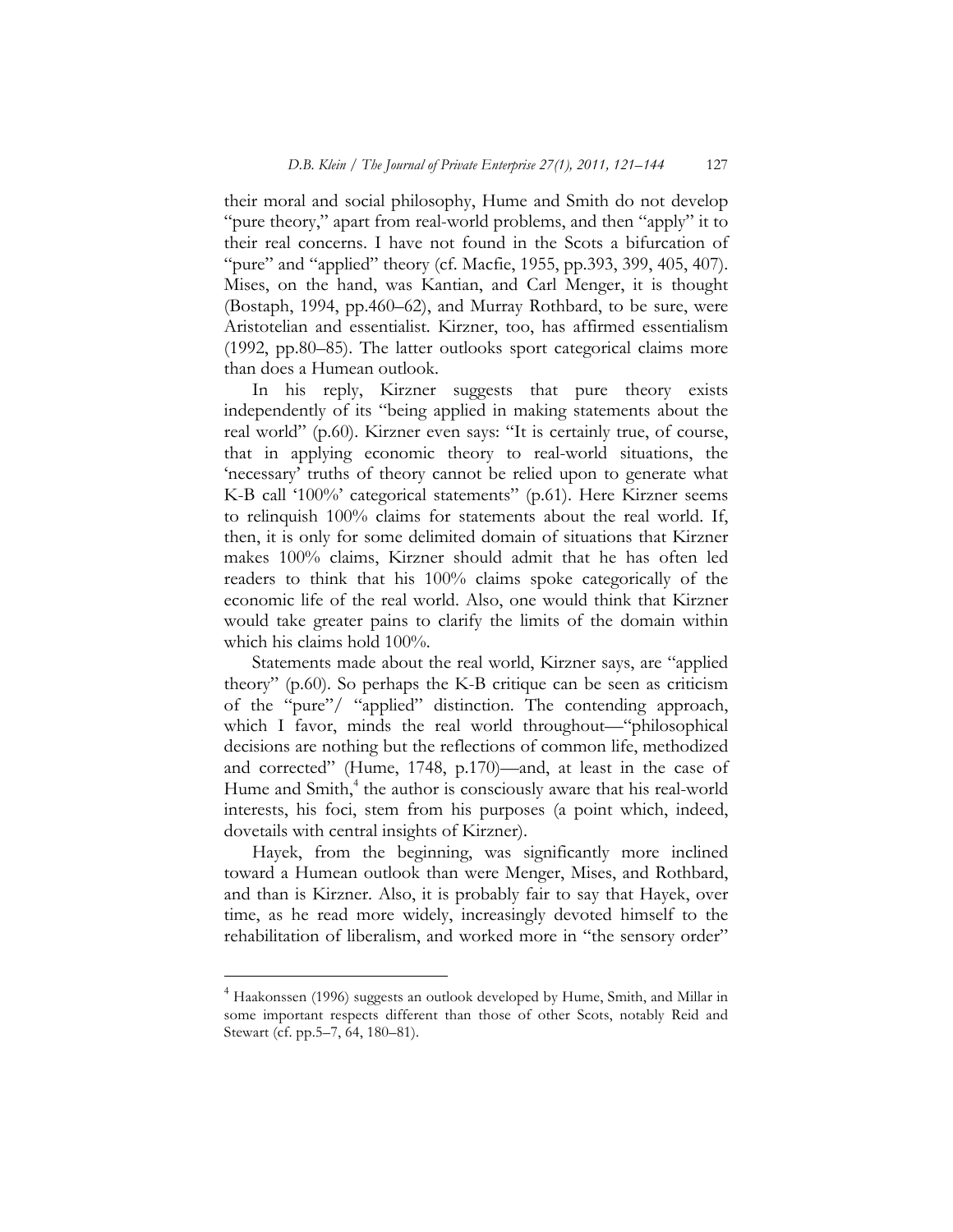and evolutionary theory, drifted further in directions congruent with Hume-Smith sensibilities. From his copious references to Hume, some reverential, it is clear that it was not only in politics and social theory that the cast of Hayek's mature thought was broadly Humean.

There may be things about my outlook, expressed in K-B or elsewhere, that warrant the description of bizarre, but the things that Kirzner treats as bizarre are, I think, in line with Hume, Smith, and Hayek, as well as with several respectable scholars today.

### **V. Kirzner's Elision of Concrete Challenges**

Briggeman and I (pp.22, 23, 31, 32) noted Kirzner's recalcitrance in taking up concrete challenges posed by critics, and resumed the challenges. Some of the challenges have again been elided (e.g., Kirzner, 2010, p.73). In particular, when critics use concrete narratives about an opportunity and its specific discovery, Kirzner sometimes is unwilling to engage; he insists, effectively, on altering the narrative so as to sustain his claims. Kirzner probably feels entitled to respond in this way, but it would seem incumbent on him to justify the practice.

Kirzner himself employs myriad examples of concrete narrative, examples that infuse his general terms with meaning, examples about Crusoe, about individuals walking down the street, about the insomniac who thinks to eat ice cream, about the professor who neglects to check the train schedule in his pocket, and so on. His 100% statements are offered as though they cover the illustrations that Kirzner gives in developing the ideas. That is why I am surprised by his new statement that the 100% applies only to some abstract domain of "pure theory".

Professor Peter Boettke speaks aptly of theorizing about the realworld doings found "outside the window." Illustration by concrete narrative is in line with that spirit. It is in line with the pervasive statements by Mises, Kirzner, and self-described Austrians that their theorizing is about real-world action. In this connection, some of the writers associated with the blogs *Coordination Problem* and *ThinkMarkets* sometimes invoke the *verstehen* of Weber, the thymology of Mises (1957), and the phenomenology of Alfred Schütz. The urge toward intuition is, of course, healthy and necessary. Lavoie and Storr (2011) reject Mises's dichotomy between praxeology and thymology. Meanwhile, the idea of imaginatively entering into another's situation is introduced in "Of Sympathy," the first chapter of *The Theory of*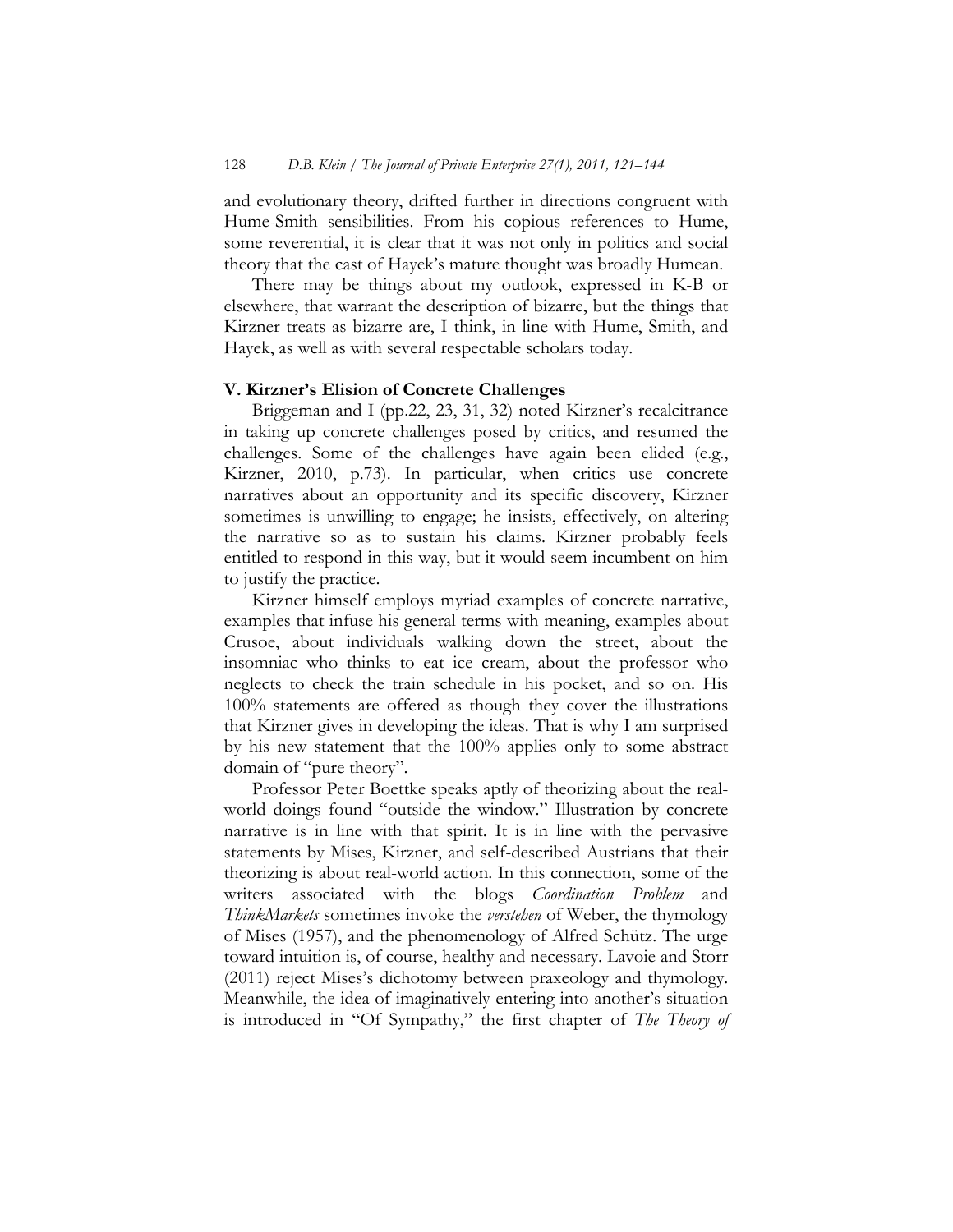*Moral Sentiments*, and it cornerstones the entire work, which, itself, predicates *The Wealth of Nations*. 5

But when a critic, practicing the same mode of discourse, frames a narrative challenging one of Kirzner's 100% claims, Kirzner seems to feel entitled to elide the challenge by altering the narrative. Critics have repeatedly posited narratives to illustrate, for example, why social aggregation seems to be at play in Kirzner's theorizing, because a specific discovery, as in developing the automobile, does upset some people's plans. Kirzner replies by insisting that the investment projects were "waiting to explore" (Kirzner, 2010, p.73), presumably like a powder keg with fuse lit. Thus, Kirzner effectively assumes that the discovery is bound to occur so soon that we cannot ascribe any marginal disruption or grief or discoordination to one man's discovery in the instant. Kirzner and others sometimes justify this maneuver by writing as though Kirzner's context is that of some narrow economic model in which multiple arbitragers move the market toward equilibrium. If the 100% of some of Kirzner's claims refers merely to some narrow set of models, and not to what is going on "outside the window," it would be useful if we all openly acknowledged that.

## **VI. Economics and Error**

Among Kirzner's essays, one of my favorite is "Economics and Error" (in Kirzner, 1979). It is devoid of troublesome 100% claims and it brims with human elements precluded in standard economics. It provides a vital distinction between mere mistake and error, and, like Kirzner's glorious review of George Stigler's *The Economist as Preacher* (Kirzner, 1983), it brings it to Stigler's folly of an errorless economics:

Economics, it thus seems to turn out, is peopled by beings whose purposefulness ensures that they can never, in retrospect, *reproach* themselves for having acted in error. They may, in retrospect, indeed wish that they had been more skillful, or had commanded more inputs, or had been better informed. But they can never *upbraid* themselves for having acted erroneously in failing to command those superior skills

 <sup>5</sup> Furthermore, the idea looms large in Smith's *Lectures on Rhetoric and Belles Lettres* (e.g., pp.86–88) and is nicely discussed by Haakonssen (1981, pp.186ff).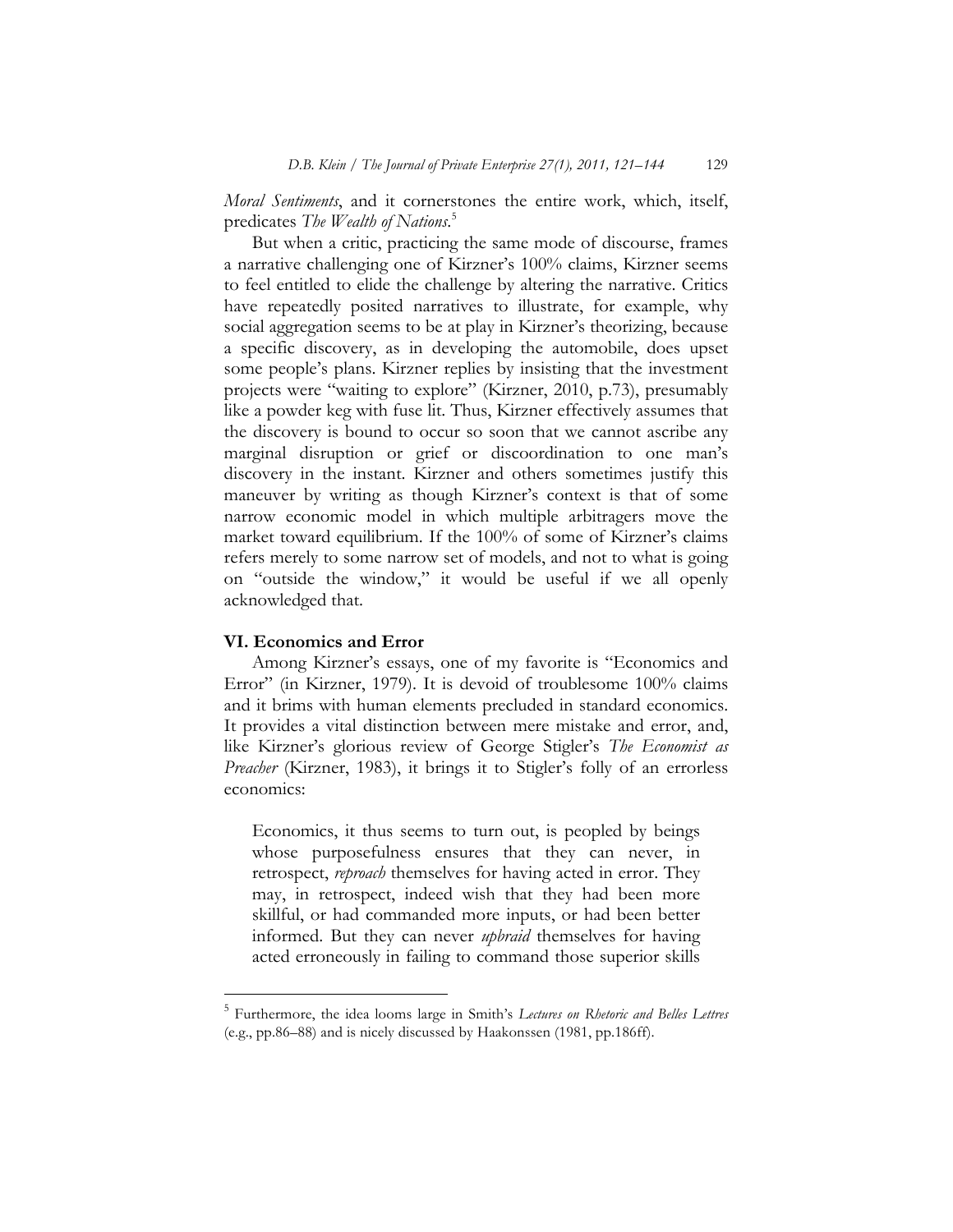#### 130 *D.B. Klein / The Journal of Private Enterprise 27(1), 2011, 121–144*

or to acquire more accurate information. They must, at every stage, concede that they had, in the past, acted with flawless precision insofar as they were able. Any *reproaches* they may validly wish to direct at themselves—for example, for not having tried hard enough or for having succumbed to temptation—arise out of later judgments…Such *self-reproach*, as we now understand, is not for having acted in error, in the sense relevant to the discussion (Kirzner, 1979, p.128, italics added).

Kirzner continues in this vein, objecting to an economics in which all action is "beyond reproach," in which "knowledge was treated as something like an input, a tool":

Someone lacking this needed input could not be *reproached* with error for not achieving that for which this input was needed. And where this input had deliberately and correctly not been acquired because of its cost, this exemption from *reproach* became even more justified. (Kirzner, 1979, p.130, italics added)

Instead, says Kirzner, we want an economics that admits of error. He tells of a person who overlooks a better deal for apples and comes to "reproach himself for having been so absentminded as to pass by the bargain" (p.129). By positing a more humanized agent, embedded in potentialities, Kirzner declares "genuine error and genuine inefficiency" (Kirzner, 1979, p.131). Kirzner reiterates the idiom in later essays, writing, for example: "Not recognizing that he might—had he been more alert—have avoided the incorrect picture of the future, he could not in any meaningful sense blame himself for having erred" (1985, p.56). This line of thinking perhaps reaches its apogee in Kirzner when he replies to Stephen Shmanske (1994), who, like Harold Demsetz, allows of interpretive shifts but treats them as stochastic punctuations. Kirzner writes:

The decision maker's regret over the missed opportunity refers not to *his* failure to notice the opportunity *at the moment when it might have in fact been noticed*, but (if indeed there *is* room for regret at all) to the circumstances which led him, *in the past*, to invest in alertness in a manner which deliberately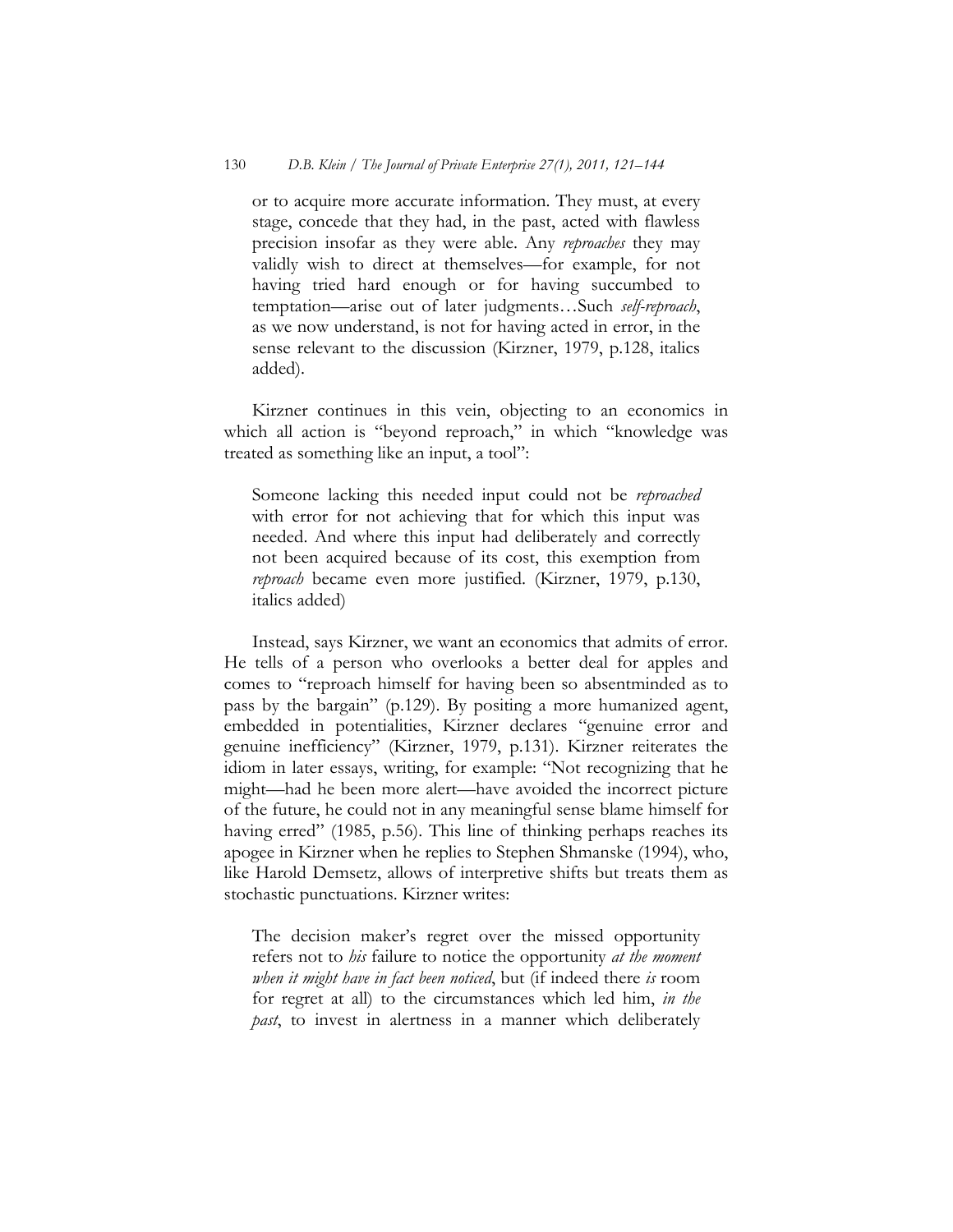generated 'insufficient' alertness at the moment of the missed opportunity.…[S]uch an ex post discovery of a missed opportunity may well, when hindsight has revealed that opportunity to have stared one in the face, lead one to regret one's 'blindness'—without excuses. (Kirzner 1994, 225)

The passages quoted above develop an understanding of man living through time, talking to himself and others, reproaching himself, and adjusting his habits of mind and body so as to better his situation. Knowledge entails not merely information, but also interpretation and judgment. When we upbraid ourselves for not having seen a better interpretation of things, we feel we erred and we hope to improve our judgment. Briggeman and I (pp.12–13, 26, 43) affirmed the regret-based formulation of error, and, in Klein (2012, Ch. 7, 14), I explain that the regret may be actual, but, also, it may be only vicarious or potential.

Unfortunately, the regret-based formulation of error is not sustained throughout Kirzner's work. And in his reply Kirzner further distances himself from the regret-based formulation: "No such moral sentiments need be caused by the kinds of error we have identified with unexploited opportunities for pure profit" (Kirzner, 2010, p.73). He grants the story in which Crusoe feels glee, not regret, in hitting upon the idea of building a boat; nonetheless, Kirzner says that Crusoe, in toiling away otherwise prior to making the discovery, *had been erring* (2010, p.75).

Kirzner (2010) even says: "I would readily grant K-B a possible point were they to complain that in some of my work I may have used terms such as 'error' and 'regret' without making it sufficiently clear to the casual reader that I was using this terminology *in a purely 'economic' context*" (p.73, italics added). Again Kirzner invokes "pure theory" or "pure economics" to fend off challenges.

I say to Professor Kirzner: No! Do not repudiate the passages lately quoted! Just as Kirzner has valiantly repelled Stiglerian charges that entrepreneurship, alertness, perception, insight, discovery, and error carry us beyond economics, I wish to repel the notion that reproach, regret, and fault carry us beyond economics. Humans are not only purposive creatures, not only imaginative and creative creatures, they are moral creatures, in the sense that they develop moral sentiments about their conduct, past and present. In this, Francis Hutcheson, David Hume, and Adam Smith were quite right.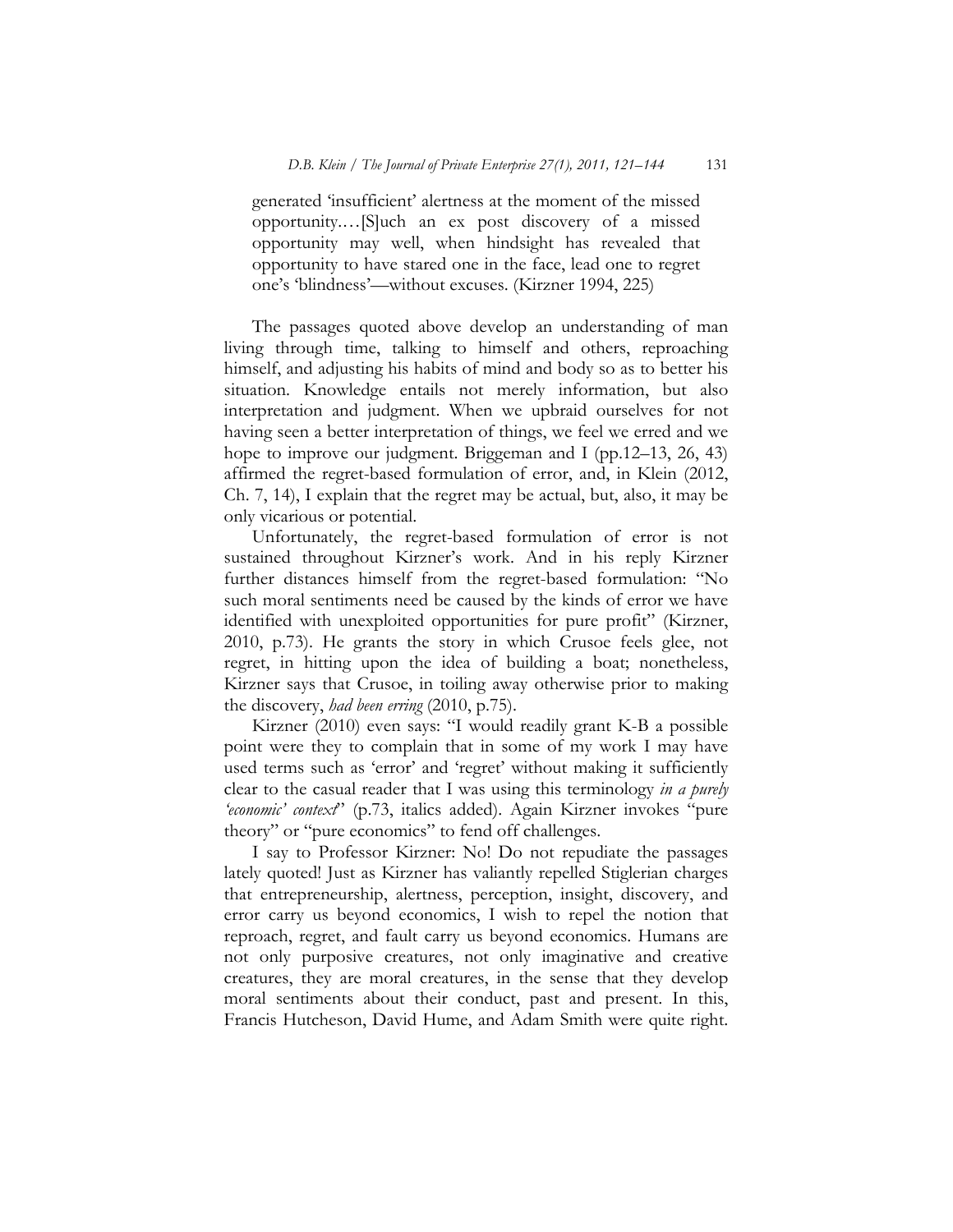Even if it is not part of the so-called logic of choice, it is part of what might be called *the logic of decision making*. If we talk about error, we talk about the correction of error. And if we talk about the correction of error, we talk about learning. It is misguided to suppose that we can talk about learning without incorporating moral mechanisms.

Again, one of Kirzner's chief 100% claims is "[t]o act entrepreneurially is to identify situations overlooked until now because of error" (Kirzner, 1985, p.52; see also 1992, pp.21–23). I submit that in wanting to deliver a key claim as 100%, Kirzner has abandoned the regret-based formulation of error. In this, I say, Kirzner errs. As an application of the idea itself, let me say: Kirzner can *potentially* regret abandoning the regret-based formulation. I vicariously feel the regret, and, by explaining it, I hope to augment the potential for others to feel it.

Stigler wielded his modernism to fend off error and defend an errorless economics. He wrote:

Potential motivation could indeed rewrite all history: if only the Romans had tried hard enough, surely they could have discovered America (1976, p.214).

It is the most vacuous of "explanatory" principles to dismiss inexplicable phenomena as mistakes [read: errors] everything under the sun, or above the sun, can be disposed of with this label, without yielding an atom of understanding (1982, p.10).

The regrettable position lately declared by Kirzner is that as soon as an opportunity is available to you, you are erring in actions taken all the while that you do not discover it, and Kirzner wields *his*  modernism to fend off the regret-based formulation of error. On Kirzner's position, we would say that people from the dawn of man up to some 10,000 years ago were erring in not planting seeds to grow food. People were erring in not inventing electricity or telephony before the things were invented. And we are all erring *now*, in most of our doings, as there are opportunities around us, opportunities that we would seize if we knew of them. Where Stigler's modernism yielded a world devoid of error, Kirzner's modernism yields a world in which every action is error.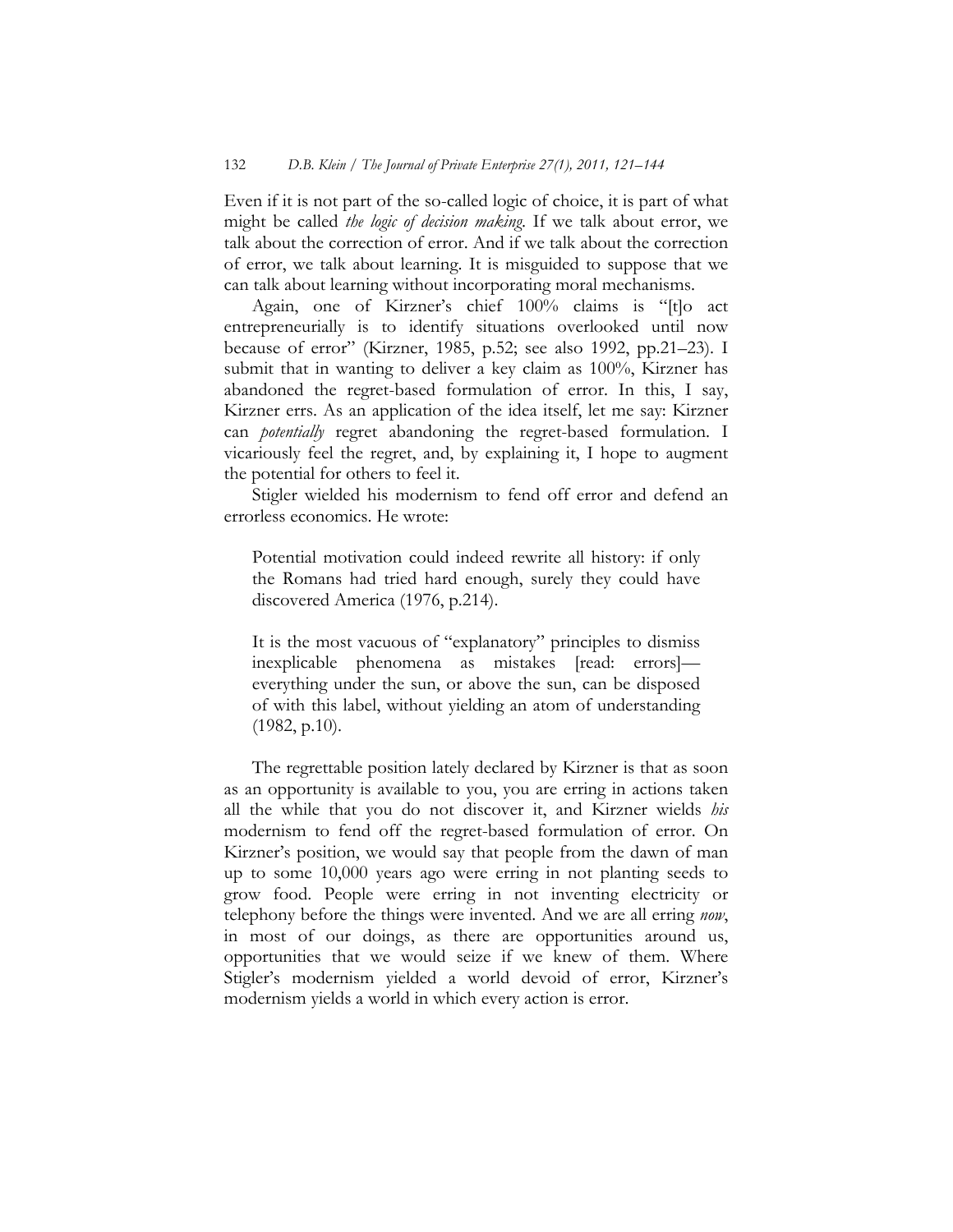All discourse is situational, depending on contexts specified, and the circumstances and purposes of the speaker and listeners. We reproach ourselves when we feel that there were interpretations (which would illuminate the opportunity) we *should* have seen, that were *not* so obscure or non-obvious that we now just pardon ourselves. The context and discourse situation suggest the contours of obviousness. Kirzner's (2010) position runs counter to this logic of decision making.

The context of decision suggests standards for the obviousness of an opportunity and hence for regret, and, as in Smith's moral theory propriety inheres in the "mediocrity" of the community (TMS, pp.26, 27), making a benchmark for praiseworthiness and blameworthiness, we naturally adopt benchmarks suitable to the action context and to the discourse situation. Just as we blame conduct that falls short of propriety, we blame ourselves for having failed to see obvious opportunity. Just as we praise conduct that exceeds propriety, we salute discovery of the nonobvious by calling it entrepreneurial. Error and entrepreneurial discovery are thus theoretical inverses.

When someone exceeds a benchmark, it does not necessarily imply that he or anyone else had been falling short of any relevant benchmark. Entrepreneurial discovery does not necessarily imply preceding error.

What, after all, is it that hinges on maintaining that entrepreneurial discovery implies preceding error? Why insist on it? Again, I affirm Kirzner's central drift. Briggeman and I wrote: "Kirzner is on solid ground in supposing that markets do *not* tend toward specific agent errors, and *do* tend to weed out each lossmaking activity and to correct agent errors (2000, p.31), so it is appropriate to focus on successful entrepreneurial action in characterizing market tendencies" (K-B, p.10).

The Smithian Kirzner emphasizes regret and self-reproach in his idea of error. In replying to K-B, however, Kirzner repudiates such tendencies. I beseech Professor Kirzner: Keep the regret-based formulation of error! By minding the role of regret we come to make our economics worldlier, more relevant, and more robust.

## **VII. "Dovetail Coordination"**

K-B contends that Kirzner's statements about coordination do not cohere. Mutual (or Schelling) coordination is coherent.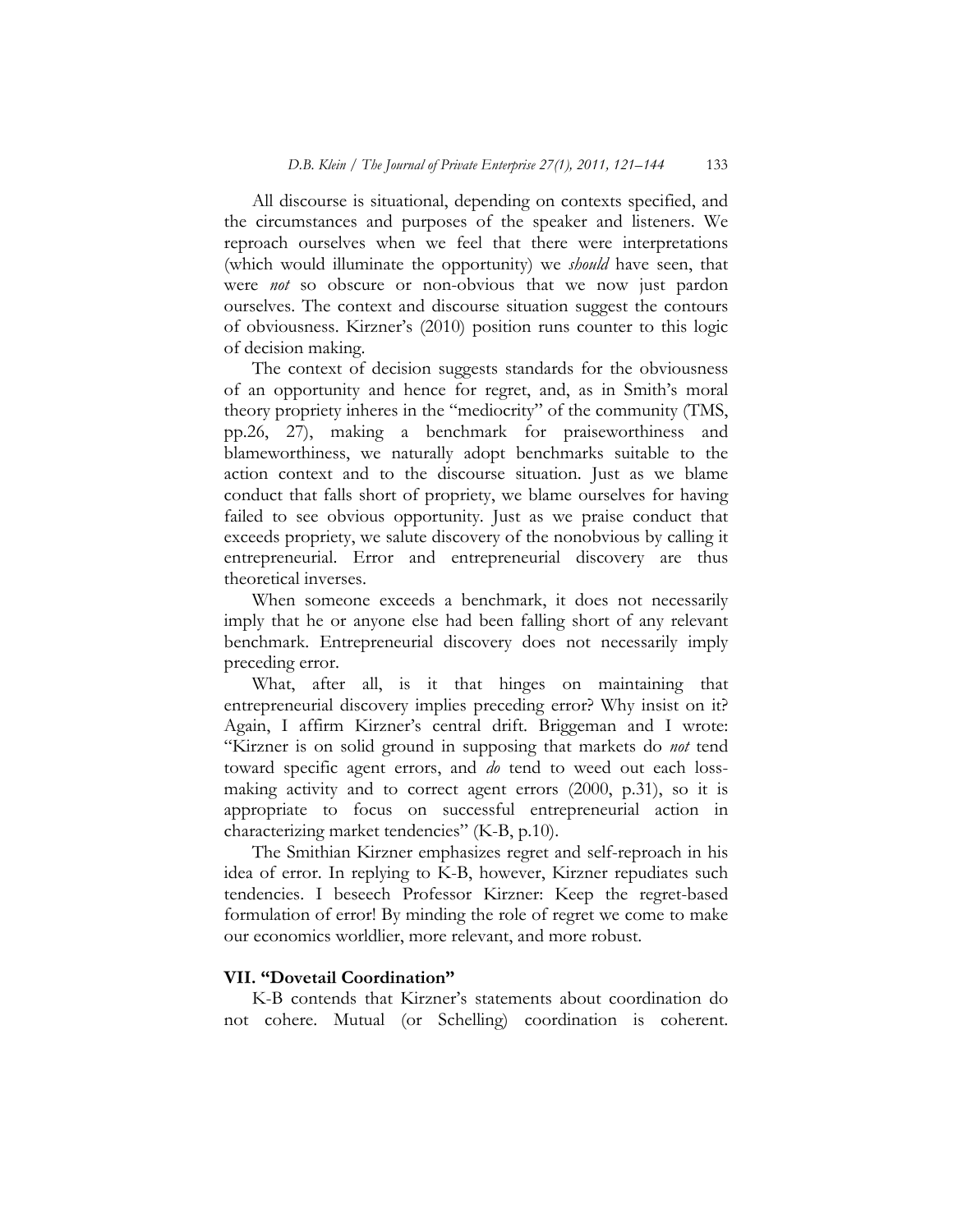Concatenate coordination is coherent, though admittedly loose, vague, and indeterminate. Kirzner's coordination statements do not cohere.

K-B (p.12) examines *coordination* definitions previous offered by Kirzner. In his reply Kirzner proposes the appellation "dovetail coordination," which he says "refers to the extent to which independently acting participants in a society are inspired to take those actions that correctly anticipate the actions of others in that society" (p.65). I refrain from probing this latest definition.

In a footnote (p.65n.9), Kirzner reveals the proper etymology of the verb *dovetail*, which comes from a woodworking joint shaped like intermeshing doves' tails. This is a neat and valuable discovery. I do not, however, see that the discovery does anything to bolster the coherence or clarity of Kirzner's statements. I see as coherent only mutual coordination and concatenate coordination. I have written an appendix (contained only in the online version of this paper<sup>6</sup>) on how the dovetail joint is suggestive of concatenate coordination and of mutual coordination but does not, to my mind, define or establish some other separate idea of coordination.

# **VIII. Does Kirzner Admit Inter-Regime Coordination Statements?**

Now I turn to something that Kirzner says about his idea of coordination—whatever it may mean, however coherent it may be in relation to rights regimes.

K-B (pp.36—41) provides quotations from Kirzner such as the following: "coordination cannot be defined except within a given, adopted moral/legal framework; nonetheless, within that framework, it offers an objective criterion" (Kirzner, 2000, p.139). In his reply Kirzner reiterates the view, saying that the coordination "criterion must perforce be deployed only within a *given, accepted* system of rights" (Kirzner, 2010, p.78).

K-B pointed out that Kirzner nonetheless proceeds to make coordination comparisons across legal regimes. In his reply, Kirzner offers the following explanation for his seemingly inconsistent statements:

 $<sup>6</sup>$  Again, the online version with appendices is at</sup>

http://papers.ssrn.com/sol3/papers.cfm?abstract\_id=1875243.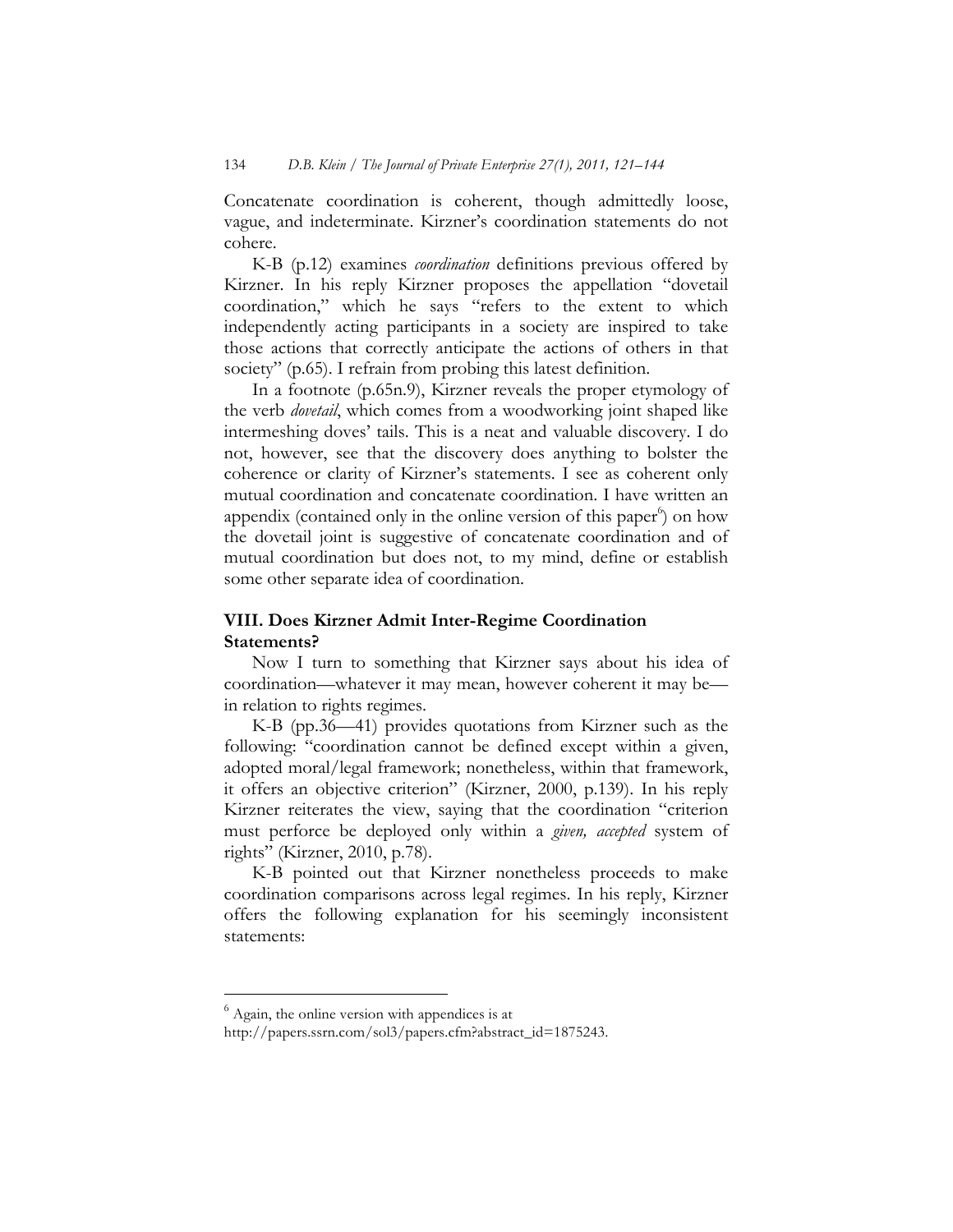Now let me freely acknowledge that it is certainly not always obvious whether a specific piece of government intervention in the free market is to be interpreted (a) as obstructing freedom of commercial action *within* a *given* rights system, or (b) as a *change* in the rights framework itself. I believe that price controls are usually treated as obstructing freedom of commercial action *within* a given property rights system. I have, I will grant, often worried about this issue.

Kirzner continues:

To the extent that *any* governmental action is to be interpreted as a change in the rights structure, we would, in all honesty, have to stop criticizing such actions as (dovetail) discoordinative intervention in the market system. It is because, I believe, most people would *not* endorse such an interpretation, that I believe the (dovetail) coordinative norm does have something to contribute (Kirzner, 2010, p.82).

Turning the issue into one of whether "*any* governmental action is to be interpreted as a change in the rights structure" is unhelpful. Let us get back to the specific case of a price control.

Kirzner seems to believe that most people would *not* endorse an interpretation that sees the imposition of rent control as a change in the rights structure. That belief would dovetail with Kirzner's statements (quoted by K-B) that rent control is discoordinative (for, in Kirzner's mind, it then would authorize his assessing the policy in terms of coordination). As to why he thinks that most people would not see rent control as a change in the rights structure, perhaps it is because he sees the people as having an underlying liberal philosophy of unattenuated ownership and freedom of contract. How far would Kirzner be willing to go in not counting a change in legal rights to be a change in the rights structure? When does a change in legal rights become a change in the rights structure? I ask not for a precise demarcation, but for a mere sense of where the gray area falls. Presumably there exists an interventionist change in legal rights that Kirzner would count as a change in the rights structure. What would such a change be, and why would it be counted, but not rent control?

If we took the rent-control regime to be the rights structure, then, according to Kirzner, we could *not* speak of its well-recognized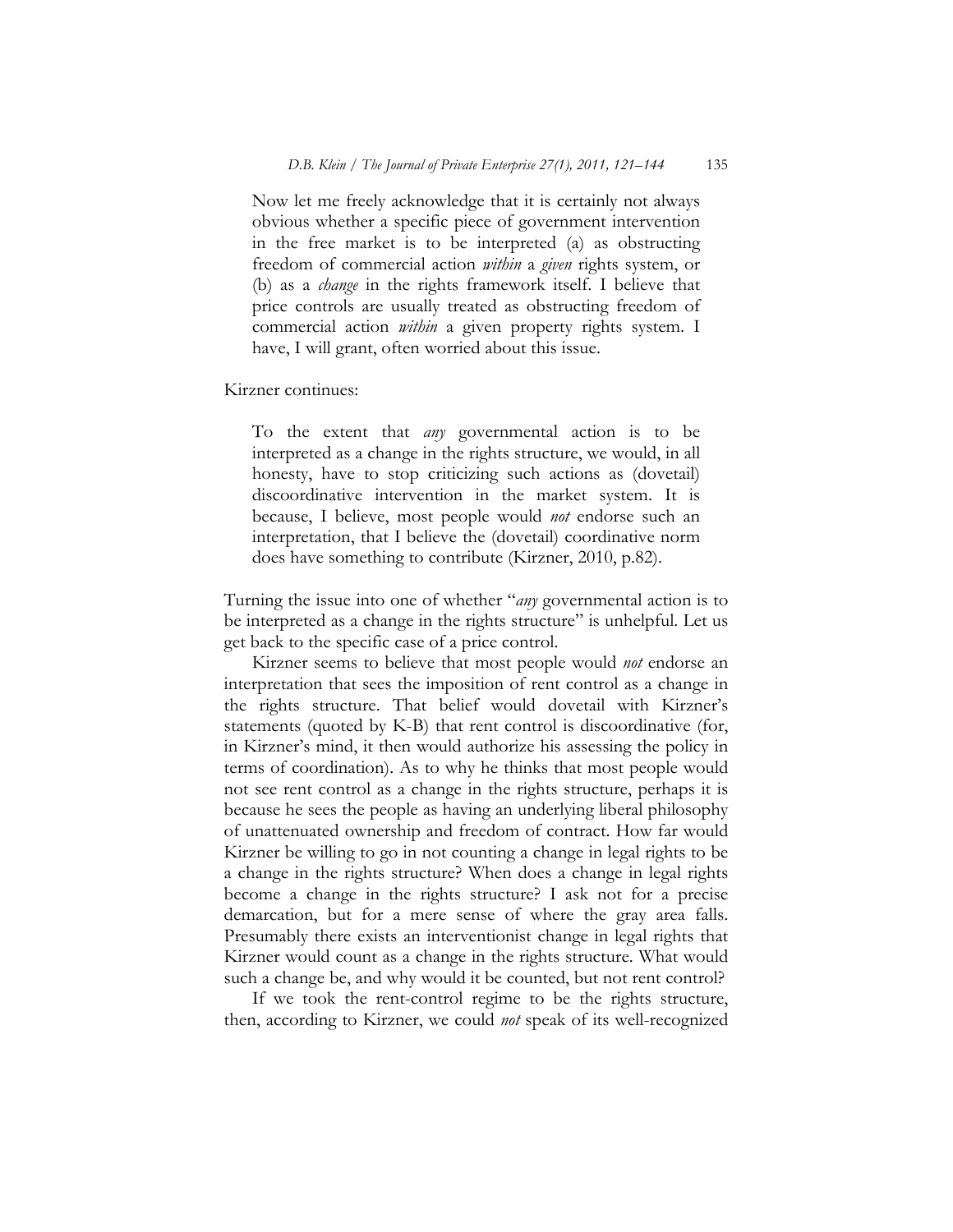lamentable features as matters of discoordination, nor of the repeal of rent control being coordinative (for then, I presume, we would be traversing rights structures).

So, it seems that if Kirzner is to avoid deeming his own statements as inconsistent, he faces a choice: Either he must deftly manage the recognition of "a change in the rights structure"—and thereby muddy something that we could otherwise maintain as quite grammatical—or, he must cease and desist from making statements to the effect that policies, even ones like rent control, are discoordinative. We could avoid this unenviable choice by weakening certain claims—going from 100% to by and large—and *properly* locating the loose, vague, and indeterminate.

# **IX. Kirzner's Response on Opportunism or Exploitation of Ignorance**

Another issue is opportunism or the unsavory exploitation of ignorance. K-B raised the point as one of many conceivable counterexamples to Kirzner's claim that 100% of profitable entrepreneur actions are coordinative. We spoke of consumers feeling "ripped off" at a tourist trap, of "opportunism" and the "exploitation of ignorance" (pp.28, 32). Kirzner (pp.78–79) mistreats such counter-examples as "K-B's assumption that exploitation of ignorance is discoordinative," and goes on as though we were suggesting that *any* profiting from the ignorance of others is discoordinative.

Kirzner's only engagement of the challenge is to say, as he once said in response to a similar challenge by Martin Ricketts (see K-B, p.32), that a coordination criterion must "be deployed only within a *given, accepted* system of rights" (p78). This is another example of Kirzner improperly locating the loose, vague, and indeterminate so as to salvage his 100%. He makes rights, or voluntary exchange, loose and vague, when that is one of the prime things that we should wish to keep "precise and accurate," to use Smith's description of commutative justice (TMS pp.327, 175).

Recently my family visited Prague, and, ready for dinner, we searched for a restaurant. At the main tourist square, I consulted the menu displayed outside an Indian restaurant, and we elected to go in. It turned out that, contrary to the norm at Indian restaurants, we had to pay a considerable extra charge for rice to accompany each dish. We cannot say that the restaurant violates the customer's rights—the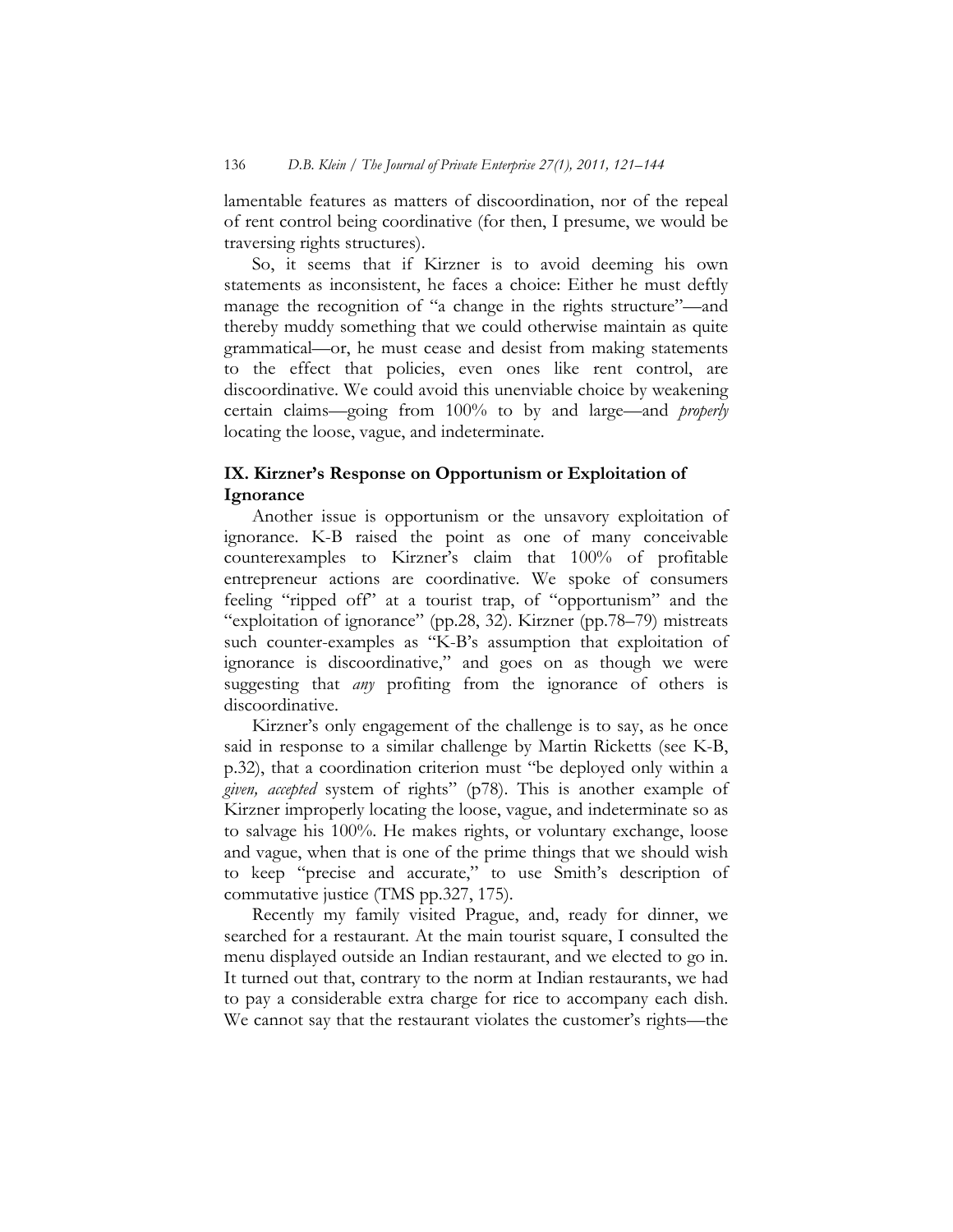impression given by the exterior menu cannot be regarded as a matter of contract, and the customer, after having settled at the table to order dinner, and *then* learning of the large extra charge for rice, is nonetheless free to leave without obligation. Is it not possible, however, that such practice, though profitable and voluntary, may be discoordinative? Rather than gerrymandering rights or perhaps dismissing the challenge as a case of "applied economics" beyond the domain of "pure theory," we should admit of some looseness in coordination and admit of exceptions to the by and large that profitable voluntary entrepreneurship is coordinative.

One of the chief virtues of locating looseness properly and making certain claims "by and large" is that we uphold commutative justice and its dual, liberty, as quite precise and accurate—like, Smith says, grammar (TMS, pp.175, 327). The restaurant did not mess with someone else's stuff (a grammatical matter of commutative justice) but rather made an unbecoming use of its own stuff (a loose matter of distributive justice) (TMS, pp.269–70). Kirzner tries in Misesian fashion to make certain things grammatical that should not be, and winds up rendering unfortunate looseness in things that we wish to highlight as being grammatical.

## **X. Goodness: Economic and Beyond**

K-B introduces the example of *The Communist Manifesto* as an example of "something that frequently occurs in cultural markets the prosperity of unfortunate, discoordinative ideas, forms, beliefs, and sentiments" (p.29). Even more broadly, K-B suggests that path dependencies and many other factors can upset the correspondence between entrepreneurial gain and enhancement of coordination (p.32). These challenges relate to different ways in which Kirzner confines his claims to "markets" (as opposed to "institutions") and to "economic" considerations (as opposed to wider ethics).

In response to the example of *The Communist Manifesto*, Kirzner takes a firm stance:

The doctrinal errors contained in the Manifesto, like the possibly pernicious effects of alcohol, tobacco, or other addictive substances, have *nothing to do* with the issue of whe[ther] there is a dovetail coordination linking those who ('mistakenly') desire to consume these items, and their potential suppliers. It should not be necessary to reiterate the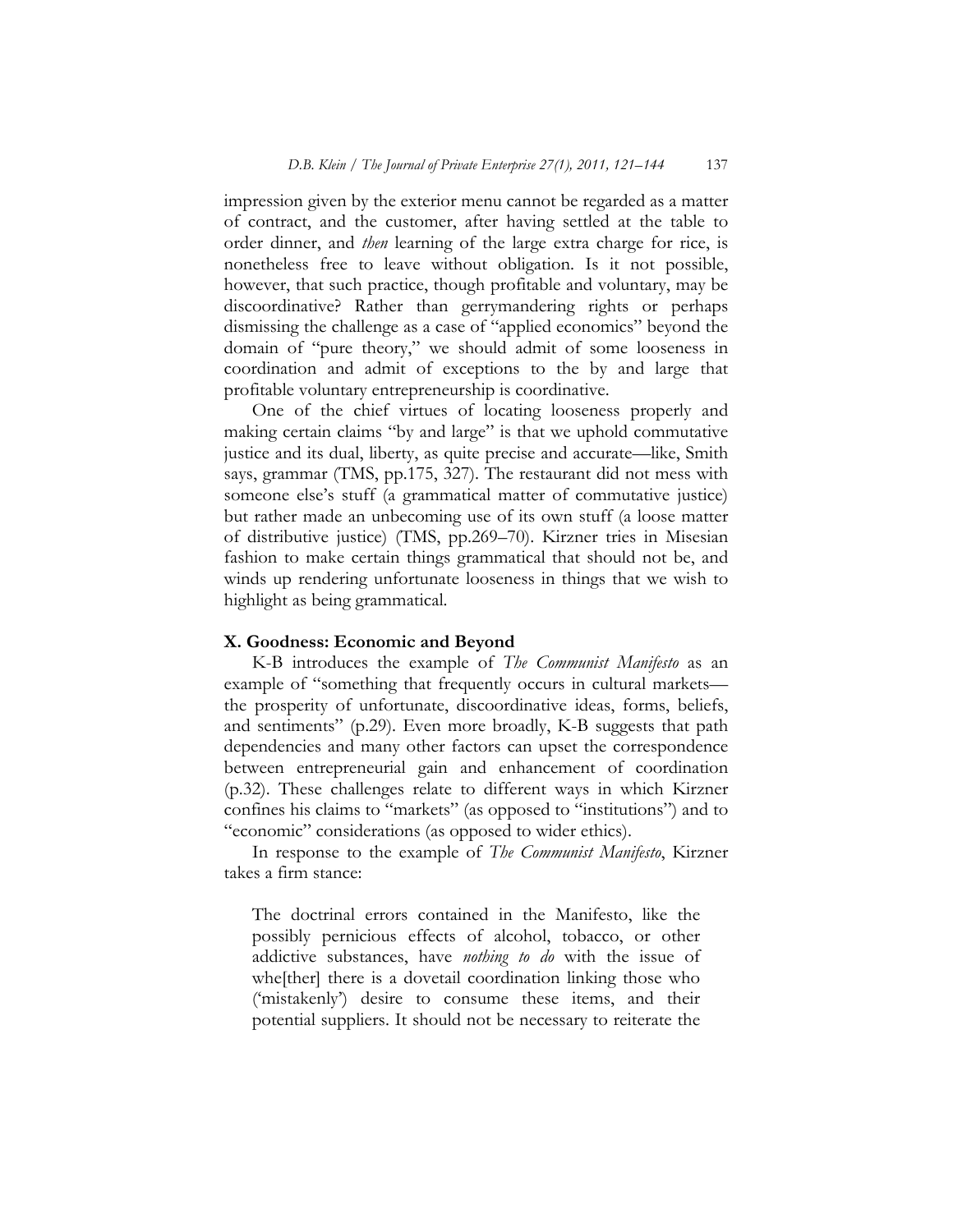simple truth taught to beginning students of economics, that the efficient market surely does very often satisfy desires that many may consider harmful, or immoral, or otherwise disastrous. (Kirzner, 2010, p.79)

To my mind, this is the most significant moment in Kirzner's reply.

I think Kirzner has a solid position in maintaining some division between economic and wider considerations. I had never meant to oppose making any such division. We often make some such division in our discourse. Rather, my position is that, first, such a division is generally neither precise nor determinate, and, second, I think that, within the "economic" realms marked out by a sensible division, the economic considerations there will not sustain Kirzner's 100% claims.

Kirzner holds that Marx, Engels, and their publishers gained entrepreneurial profit and thus necessarily advanced economic/dovetail coordination. I do not think that Kirzner has a coherent concept in dovetail coordination, but we do know that in his mind entrepreneurial gain necessarily implies enhancement of coordination. Now, if this implication is tautological, as suggested by Ricketts (2010, p.133), the justification for such semantic arrangement must be that the term *coordinative* is a useful way of elaborating entrepreneurial gain. Indeed, talk of coordination invites us think of the simple, candid self-interest of authors and those who buy their books, and of them voluntarily exchanging money and books. A suitable icon for this simple scene might be a handshake or indeed a dovetail joint. I very much appreciate the accentuation of voluntary agreement, and indeed see it as playing a central analytical role in economics. [The reader might be interested in my essay, "Economics and the Distinction between Voluntary and Coercive Action" (Klein, 2007).]

But, while voluntary exchange provides the first and most formative contour of our economic thinking, it should not preclude other contours. We should limit neither our economic vision nor standards of economic evaluation to principles of voluntarism. We want a richer, more worldly, more robust economics *within which the contours of voluntarism are accorded their centrality*.

If, instead, we insist on 100% claims like those of Kirzner, we end up with a less worldly, less robust economics. Kirzner has to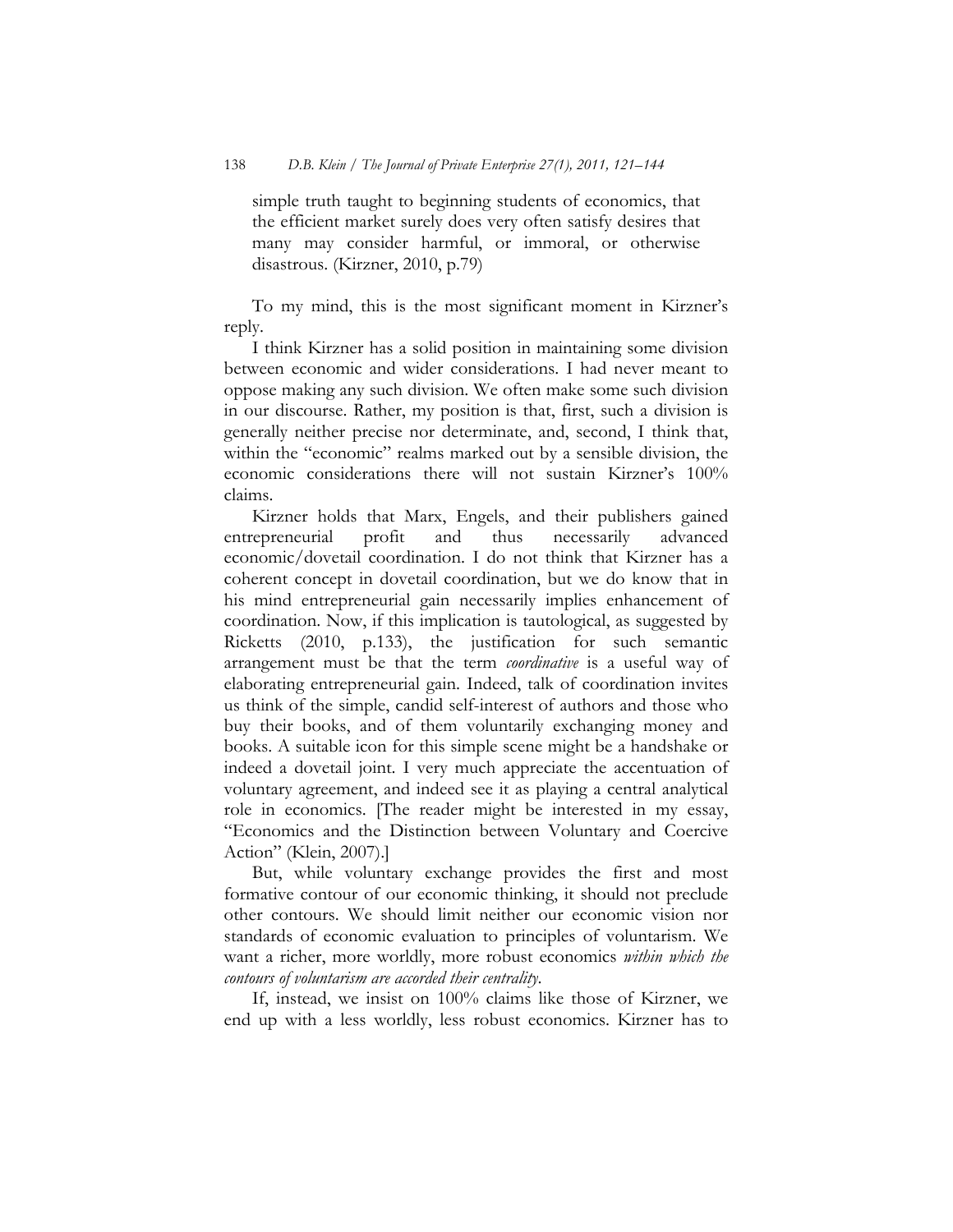confine the "economic" so closely to voluntarism that even externalities like pollution have to be treated specially, as extraeconomic, as "moral or political," and as not upsetting the denial of market failure (see treatment in K-B, pp.35–36).

Rothbard tends to flatten ethics down to voluntarism. Kirzner recognizes ethics beyond voluntarism. But Kirzner seems, at least in the matter of entrepreneurial gain being coordinative, to flatten the "economic" down to voluntarism. In doing so, I believe that he weakens our efforts to advance a more viable liberal economics more viable, that is, in the professional and public cultures. Many economists and others will not even recognize or accept the basic liberal notions of voluntarism, commutative justice, or liberty (Klein and Dompe, 2007, p.151f). The way to advance the centrality of voluntarism is not to wrap it in brittle, gerrymandered 100% claims; people will discard the whole package and avoid those who make voluntarism central. Rather, the way to advance the centrality of voluntarism is to relieve it of such claims and to properly locate the loose, vague, and indeterminate.

Yes, voluntary activity constitutes the primary moment of economics. But the basis for this centrality stems, first, from our awareness that trades usually satisfy a low bar of propriety, and, second, from our ability to enter into the situation of the honest trader and sympathize with his deciding freely what to do with his stuff. As Hume says, we have a sense of the reasonableness of respecting the dominium of each over his stuff, and with Smith we appreciate basic market theory about how this works out well generally.

But our sympathy (or thymology) is not limited to such situations. The situation of the one suffering from air pollution, or from a strip club opening up across the street, is also meaningful and real to us. We likewise understand the troubles sometimes involved in addictive substances, and of troubles that arise from path dependence, certain cultural movements, positional contests, greed, opportunism, shirking, and misleading practices. Economists routinely talk about hypothetical "willingness to pay" in many of these various moments. Armed with a piece of chalk, the economist might make these moments seem precise and determinate. In fact there is great looseness and indeterminateness in constructing such hypotheticals and postulating what happens within each, but the fact that the semblance of precision is often quite false does not mean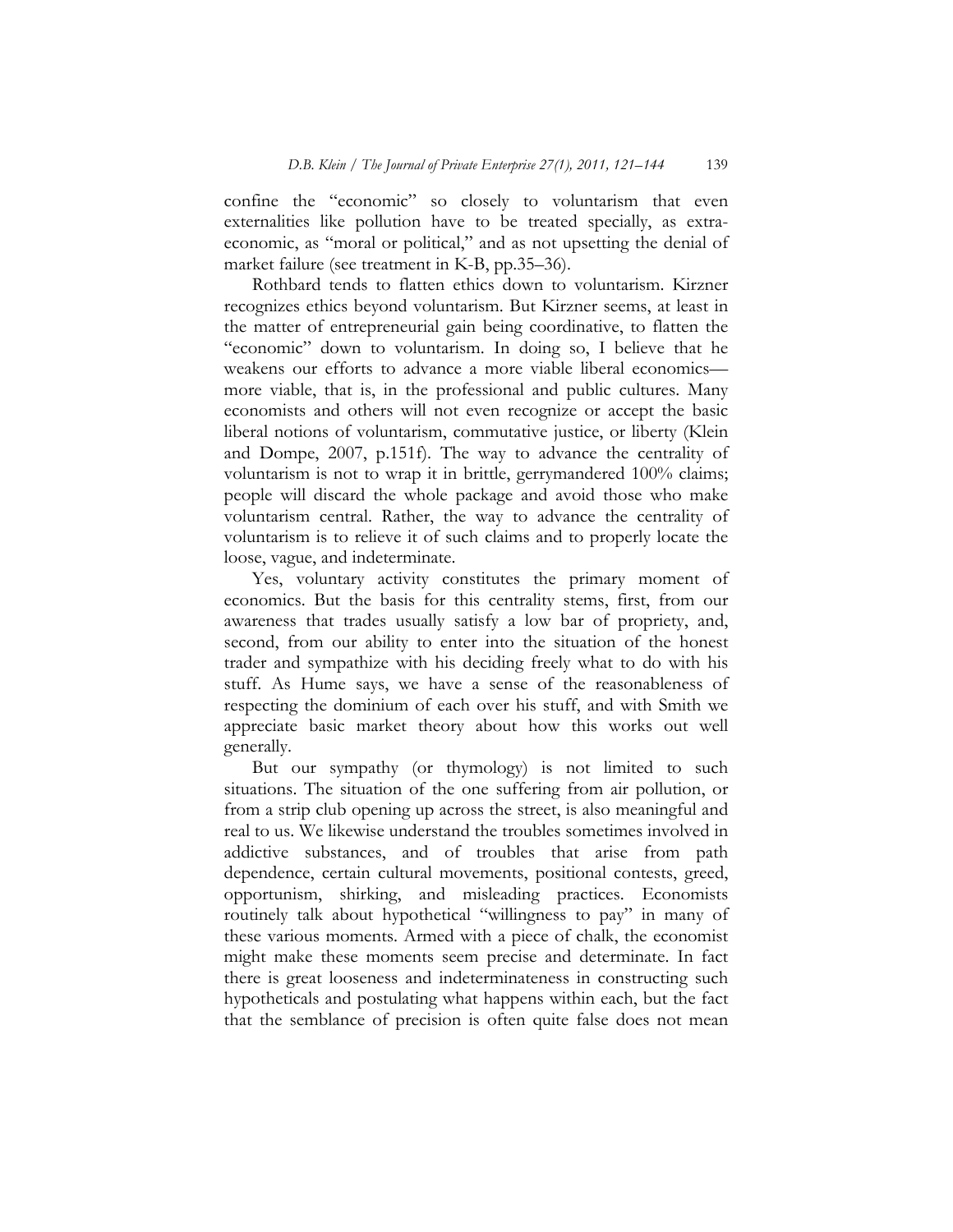that all moments beyond that of voluntarism are meaningless or beyond an economic purview.

We might think of layering the moments, one on top of the other. With voluntarism, we have a quite elementary standard of concatenate coordination, and we might then layer on top of it other familiar ideas, like pollution, path dependence, addiction, positionality, or whatever. We can imagine a hierarchy of concatenate coordinations, each more nuanced than the previous, reaching to some enriched sensibility corresponding to an imagined beholder who, despite the profits of Marx, Engels, and their publishers, laments *The Communist Manifesto*. Now, in dividing the "economic" from some broader set of considerations, we would not want to limit "economic coordination" to just a primary coordination of voluntarism: it would reach beyond that. Moreover, wherever we indicate the limits of the "economic," the division would not itself be determinate or clear-cut. Finally, what was located within the "economic" would not be neatly grammatical and would not sustain Kirzner's 100 percents.

Consider *The Wealth of Nations*. Smith did not neatly divide "economic" from some broader set of considerations. For example, he, like Hume, was concerned with pernicious culture and fanaticism, and it led him into discussion of how education mattered to the wealth of nations. Or consider Smith's discussions of taxation. As much as Smith cherished voluntarism, he also saw the merit in accepting a reality entailing tax revenue, and this led him into considerations about the least bad ways of getting it, considerations about tax incidence, deadweight loss, evasion, a shilling meaning more to a poor person than to a rich person, affects on productivity, merit (or demerit) goods, compliance costs, enforcement costs, rules certainty, and political abuse. Are not these—or, at least, some of these—economic considerations, even if secondary to voluntarism?

## **XI. Other Inaccurate Representations of K-B**

I have already indicated that some of Kirzner's representations of K-B are inaccurate. There are a few more. Understanding will be aided if readers know which statement I object to, so I list some, but I mostly refrain from delving into how the representation is inaccurate.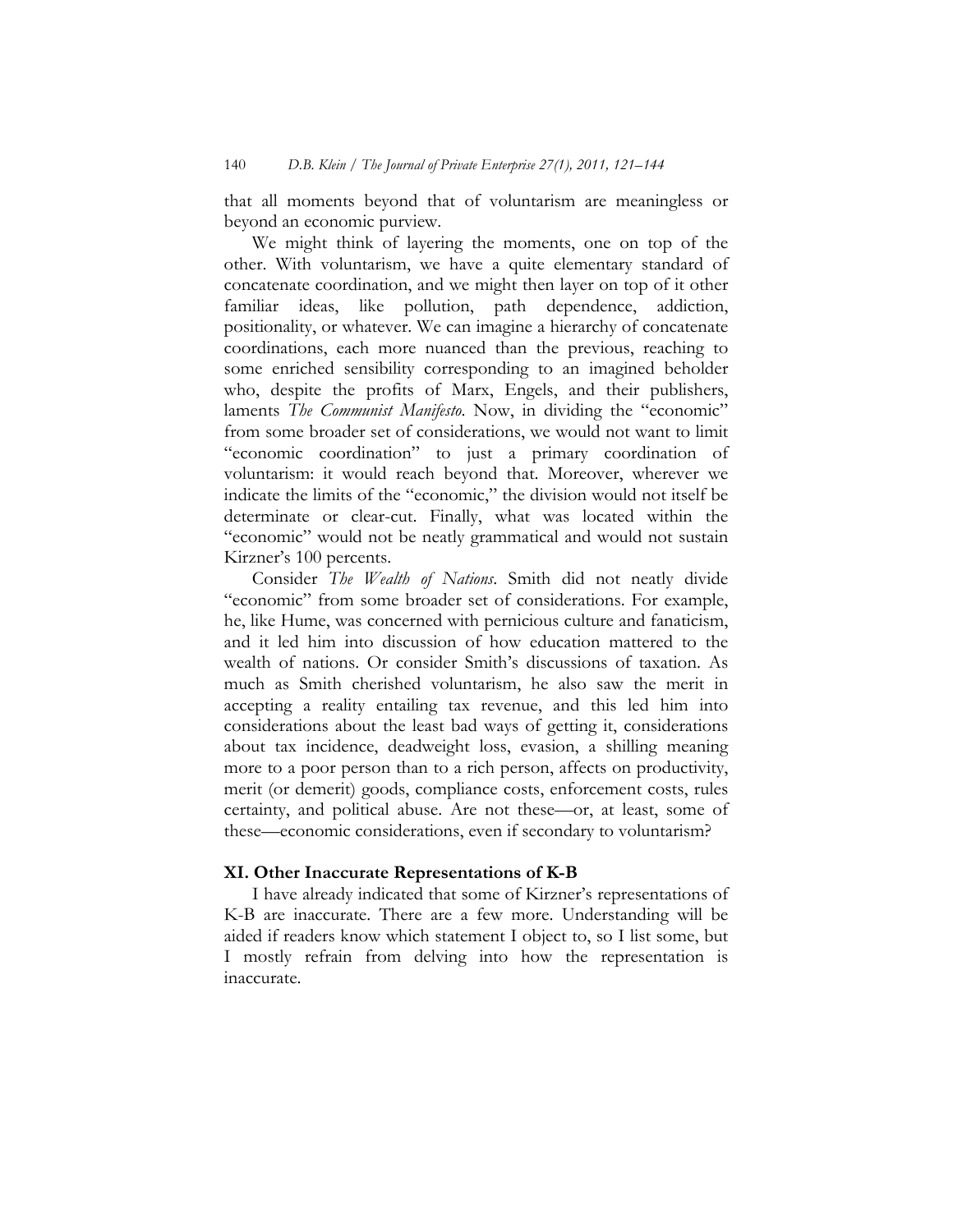- Kirzner says that "[m]ost of" K-B consists of criticisms "of two papers of mine that focused on the 'coordination' concept" (p.55). Kirzner presumably means Chapters 7 (pp.132–48) and 10 (pp.180–202) of Kirzner (2000). In fact, a large majority of the Kirzner citations in K-B are outside those two papers.
- Kirzner (p.57) says that K-B says that economists who identify with the modern Austrian movement "see an Austrian uniqueness in this objective," the objective being advancing classical liberalism. Further: Kirzner says that according to K-B, "Two of Mises' followers, Rothbard and Kirzner, have seen this libertarian uniqueness as inseparable from the Misesian praxeological framework…" Similarly, Kirzner says that K-B says "that modern Austrian economists see their science as primarily motivated to advance the cause of classical liberalism"  $(p.58)$ .
- Kirzner writes: "Kirzner is described as having been 'captivated' (!) by Mises ever since the 1950s" (p.57n.2).
- Kirzner writes: "Although K-B do not appear to say so explicitly, their paper strongly suggests that the substance of my own work does not derive importantly from Hayek's contributions. My numerous references to and citations from Hayek, they clearly imply, are merely 'spurious' attempts to win, for my Misesian ideas, the imprimatur of a more widely respected economist" (p.59).
- Kirzner writes: "K-B recognize that Rothbard and Salerno see Hayek as importantly different from Mises, but for reasons unrelated to K-B's position" (p.57n.3; see also p.59 n.6). K-B does not suggest that the two dehomogenizations are unrelated. I think the dehomogenizations [including also that implied by Jakee and Spong (2003)] are related.

## **XII. Concluding Remark**

This writer knows full well that there may be serious errors in portions of his work, and that, in a career spanning close to

 <sup>7</sup> And, incidentally, Kirzner (p.57) quotes K-B as containing "coordination in advancing the cause of classical liberalism," but such fragment does not appear in K-B, nor in an early draft furnished to Kirzner.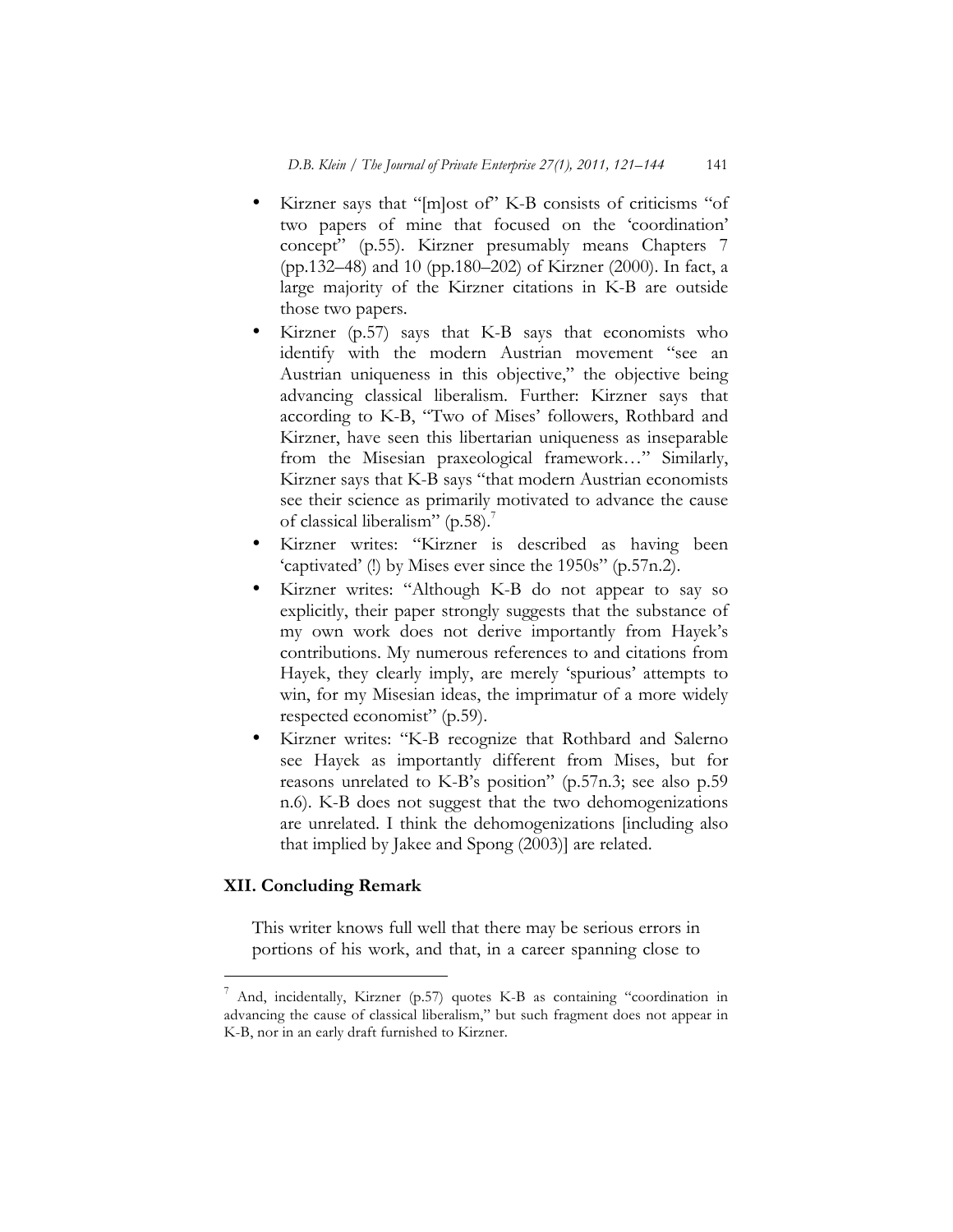142 *D.B. Klein / The Journal of Private Enterprise 27(1), 2011, 121–144*

five decades, there is a significant chance that many inconsistencies and infelicities may be discovered. – Israel Kirzner (2010, p.63)

Whether one agrees more with Kirzner or with K-B about the inconsistencies and infelicities to be discovered in Kirzner's writings, one must agree about the supreme importance of scrutinizing contentions about any such problems, simply because the corpus of work within which they may or may not occur is worth studying, learning from, and making as robust and useful as possible.

## **References**

- Bentham, Jeremy. 2008. "Gulphs in Mankind's Career of Prosperity: A Critique of Adam Smith on Interest Rate Restrictions. [Excerpts from Bentham's *Defence of Usury*, 1787.]" *Econ Journal Watch,* 5(1): 66–77.
- Boettke, Peter J., and Daniel J. D'Amico. 2010. "Corridors, Coordination, and the Entrepreneurial Theory of the Market Process." *Journal of Private Enterprise,* 25(2): 87–96.
- Bostaph, Samuel. 1994. "The Methodenstreit." In *The Elgar Companion to Austrian Economics*, ed. Peter J. Boettke, 459–64. Cheltenham, UK: Edward Elgar.
- Callahan, Gene. 2010. "A Comment on Klein/Briggeman and Kirzner." *Journal of Private Enterprise,* 25(2): 105–15.
- Haakonssen, Knud. 1981. *The Science of a Legislator: The Natural Jurisprudence of David Hume and Adam Smith*. Cambridge, UK: Cambridge University Press.
- Haakonssen, Knud. 1996. *Natural Law and Moral Philosophy: From Grotius to the Scottish Enlightenment*. Cambridge, UK: Cambridge University Press.
- Hayek, Friedrich A. 1943. "The Facts of the Social Sciences." Repr. in *Individualism and Economic Order*, F.A. Hayek, 37–76, Chicago: University of Chicago Press, 1948.
- Horwitz, Steven. 2010. "Kirznerian Entrepreneurship as a Misesian Solution to a Hayekian Problem." *Journal of Private Enterprise,* 25(2): 97– 103.
- Hume, David. 1748. *An Inquiry Concerning Human Understanding*. Repr., ed. C.W. Hendel, New York: Bobbs-Merrill, 1955.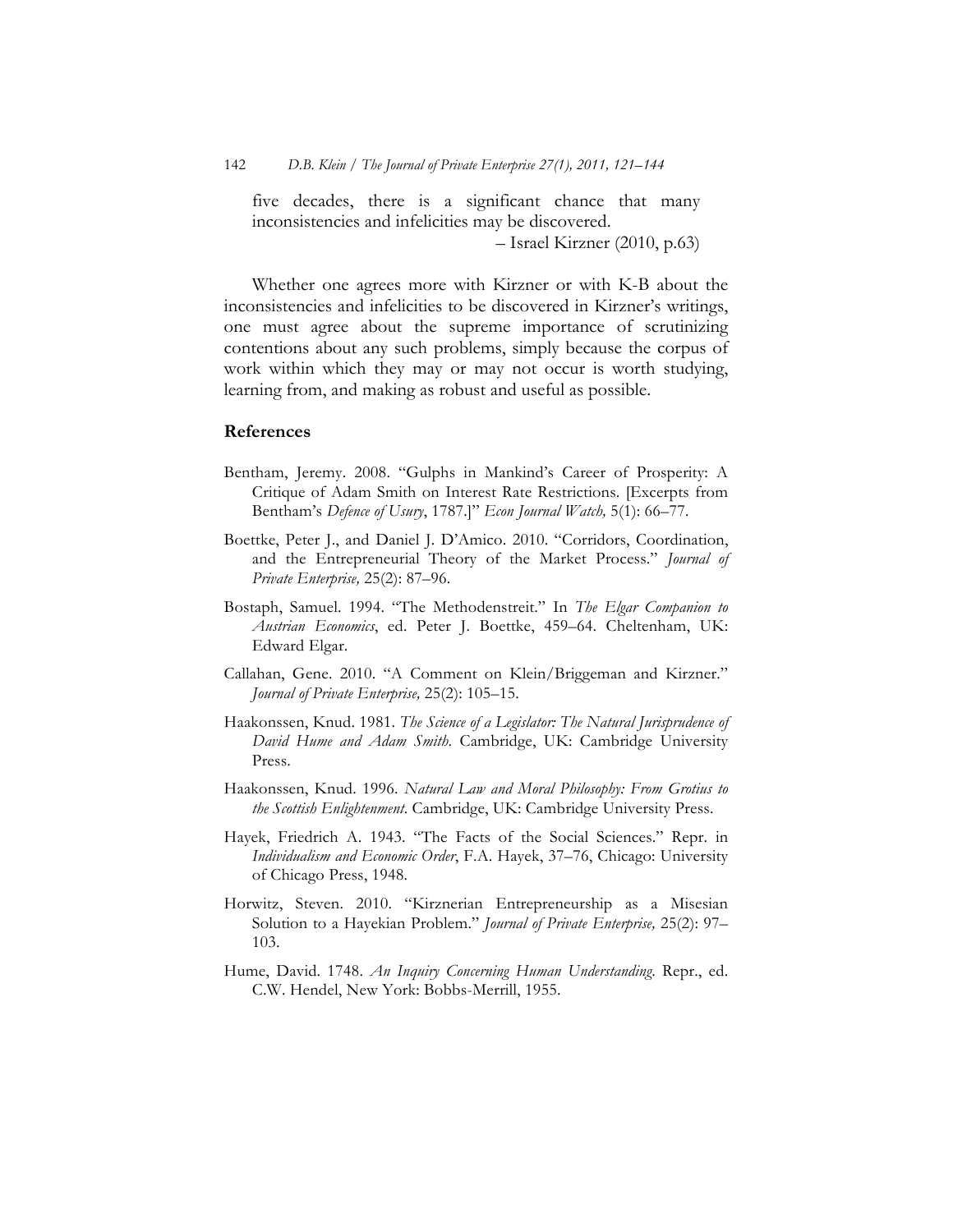- Jakee, Keith, and Heath Spong. 2003. "Praxeology, Entrepreneurship and the Market Process: A Review of Kirzner's Contribution." *Journal of the History of Economic Thought,* 25(4): 461–86.
- Kirzner, Israel M. 1973. *Competition and Entrepreneurship*. Chicago: University of Chicago Press.
- Kirzner, Israel M. 1979. *Perception, Opportunity, and Profit: Studies in the Theory of Entrepreneurship.* Chicago: University of Chicago Press.
- Kirzner, Israel M. 1983. "Does Anyone Listen to Economists?" (A review of George Stigler's *The Economist as Preacher and Other Essays*). *Inquiry: A Libertarian Review*, April, 38–40. Repr. in *What Do Economists Contribute?*, D.B. Klein, ed. London: Macmillan, 1999.
- Kirzner, Israel M. 1985. *Discovery and the Capitalist Process.* Chicago: University of Chicago Press.
- Kirzner, Israel M. 1992. *The Meaning of Market Process: Essays in the Development of Modern Austrian Economics*. New York: Routledge.
- Kirzner, Israel M. 2000. *The Driving Force of the Market.* New York: Routledge.
- Kirzner, Israel M. 2010. "The Meaning of 'Economic Goodness': Critical Comments on Klein and Briggeman." *Journal of Private Enterprise,* 25(2): 55–85.
- Klein, Daniel B. 2007. "Economics and the Distinction between Voluntary and Coercive Action." *Cato Unbound*, May 7. http://www.catounbound.org
- Klein, Daniel B. 2010. "Liberty Between the Lines in a Statist and Modernist Age: Unfolding the Adam Smith in Friedrich Hayek." *Economic Affairs,* 30(3): 82–85.
- Klein, Daniel B. 2012. *Knowledge and Coordination: A Liberal Interpretation*. New York: Oxford University Press.
- Klein, Daniel B., and Jason Briggeman. 2010. "Israel Kirzner on Coordination and Discovery." *Journal of Private Enterprise,* 25(2): 1–53.
- Klein, Daniel B., and Stewart Dompe. 2007. "Reasons for Supporting the Minimum Wage: Asking Signatories of 'Raise the Minimum Wage' Statement." *Econ Journal Watch*, 4(1): 125–67.
- Lavoie, Don, and Virgil Henry Storr. 2011. "Distinction or Dichotomy: Rethinking the Line between Thymology and Praxeology." *Review of Austrian Economics,* 24: 213–33.